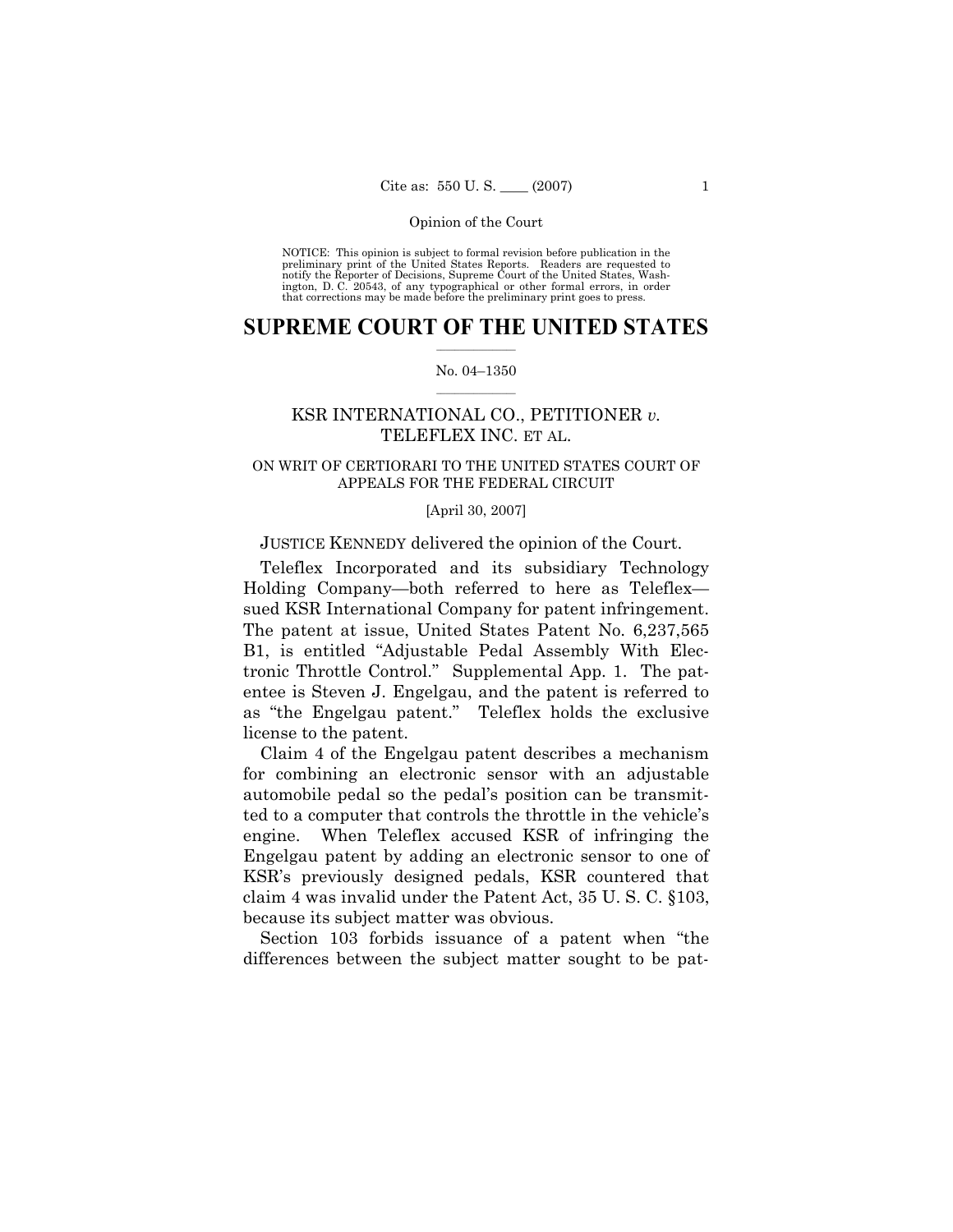ented and the prior art are such that the subject matter as a whole would have been obvious at the time the invention was made to a person having ordinary skill in the art to which said subject matter pertains."

 In *Graham* v. *John Deere Co. of Kansas City*, 383 U. S. 1 (1966), the Court set out a framework for applying the statutory language of ß103, language itself based on the logic of the earlier decision in *Hotchkiss* v. *Greenwood*, 11 How. 248 (1851), and its progeny. See 383 U.S., at  $15-17$ . The analysis is objective:

"Under  $§103$ , the scope and content of the prior art are to be determined; differences between the prior art and the claims at issue are to be ascertained; and the level of ordinary skill in the pertinent art resolved. Against this background the obviousness or nonobviousness of the subject matter is determined. Such secondary considerations as commercial success, long felt but unsolved needs, failure of others, etc., might be utilized to give light to the circumstances surrounding the origin of the subject matter sought to be patented." *Id.*, at 17–18.

While the sequence of these questions might be reordered in any particular case, the factors continue to define the inquiry that controls. If a court, or patent examiner, conducts this analysis and concludes the claimed subject matter was obvious, the claim is invalid under  $§103$ .

 Seeking to resolve the question of obviousness with more uniformity and consistency, the Court of Appeals for the Federal Circuit has employed an approach referred to by the parties as the "teaching, suggestion, or motivation" test (TSM test), under which a patent claim is only proved obvious if "some motivation or suggestion to combine the prior art teachingsî can be found in the prior art, the nature of the problem, or the knowledge of a person having ordinary skill in the art. See, *e.g., Al-Site Corp.* v. *VSI*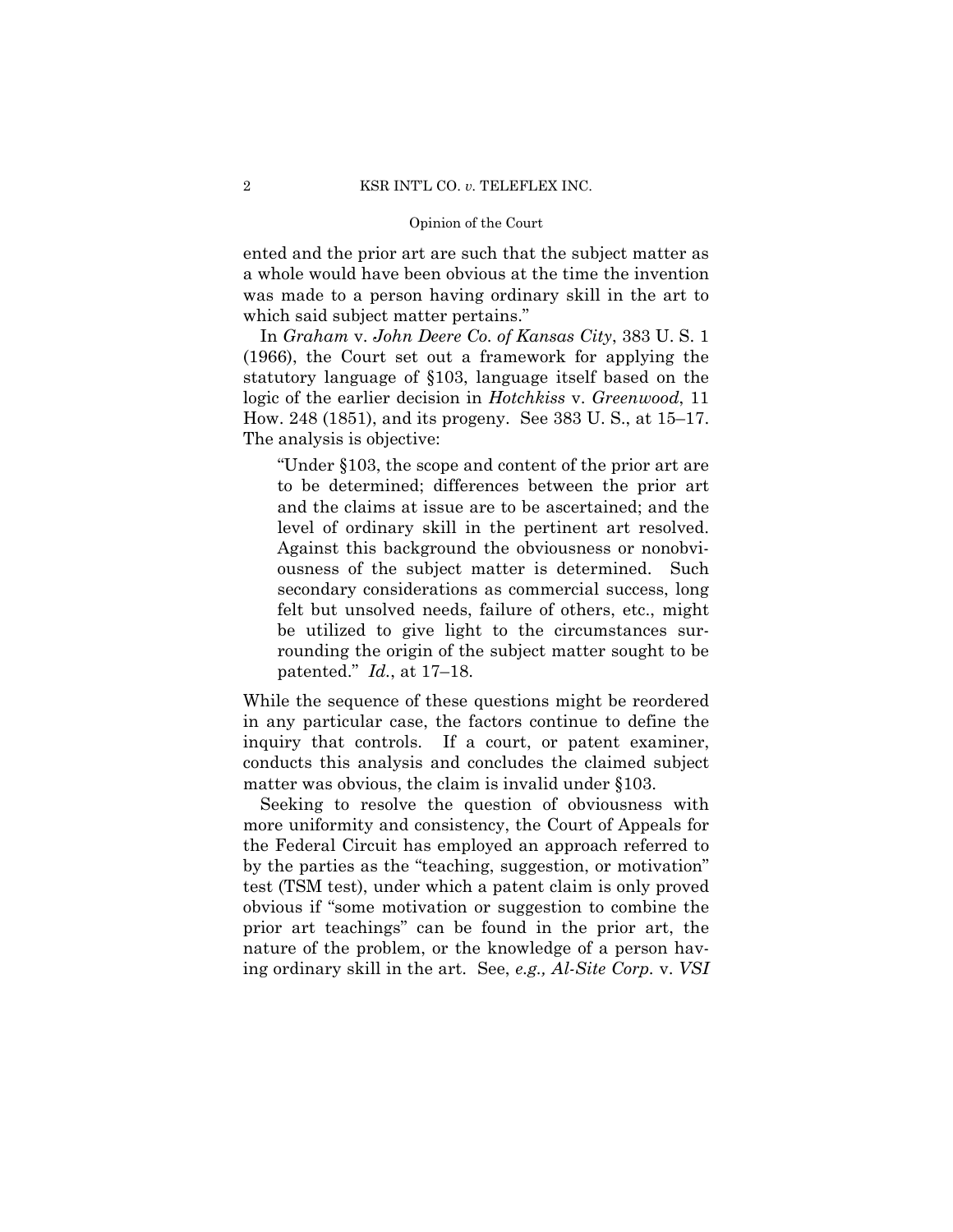*Int'l, Inc.*, 174 F. 3d 1308, 1323-1324 (CA Fed. 1999). KSR challenges that test, or at least its application in this case. See 119 Fed. Appx. 282, 286–290 (CA Fed. 2005). Because the Court of Appeals addressed the question of obviousness in a manner contrary to ß103 and our precedents, we granted certiorari,  $547 \text{ U.S}$  (2006). We now reverse.

> I A

 In car engines without computer-controlled throttles, the accelerator pedal interacts with the throttle via cable or other mechanical link. The pedal arm acts as a lever rotating around a pivot point. In a cable-actuated throttle control the rotation caused by pushing down the pedal pulls a cable, which in turn pulls open valves in the carburetor or fuel injection unit. The wider the valves open, the more fuel and air are released, causing combustion to increase and the car to accelerate. When the driver takes his foot off the pedal, the opposite occurs as the cable is released and the valves slide closed.

In the 1990's it became more common to install computers in cars to control engine operation. Computercontrolled throttles open and close valves in response to electronic signals, not through force transferred from the pedal by a mechanical link. Constant, delicate adjustments of air and fuel mixture are possible. The computer's rapid processing of factors beyond the pedal's position improves fuel efficiency and engine performance.

 For a computer-controlled throttle to respond to a driver's operation of the car, the computer must know what is happening with the pedal. A cable or mechanical link does not suffice for this purpose; at some point, an electronic sensor is necessary to translate the mechanical operation into digital data the computer can understand.

Before discussing sensors further we turn to the me-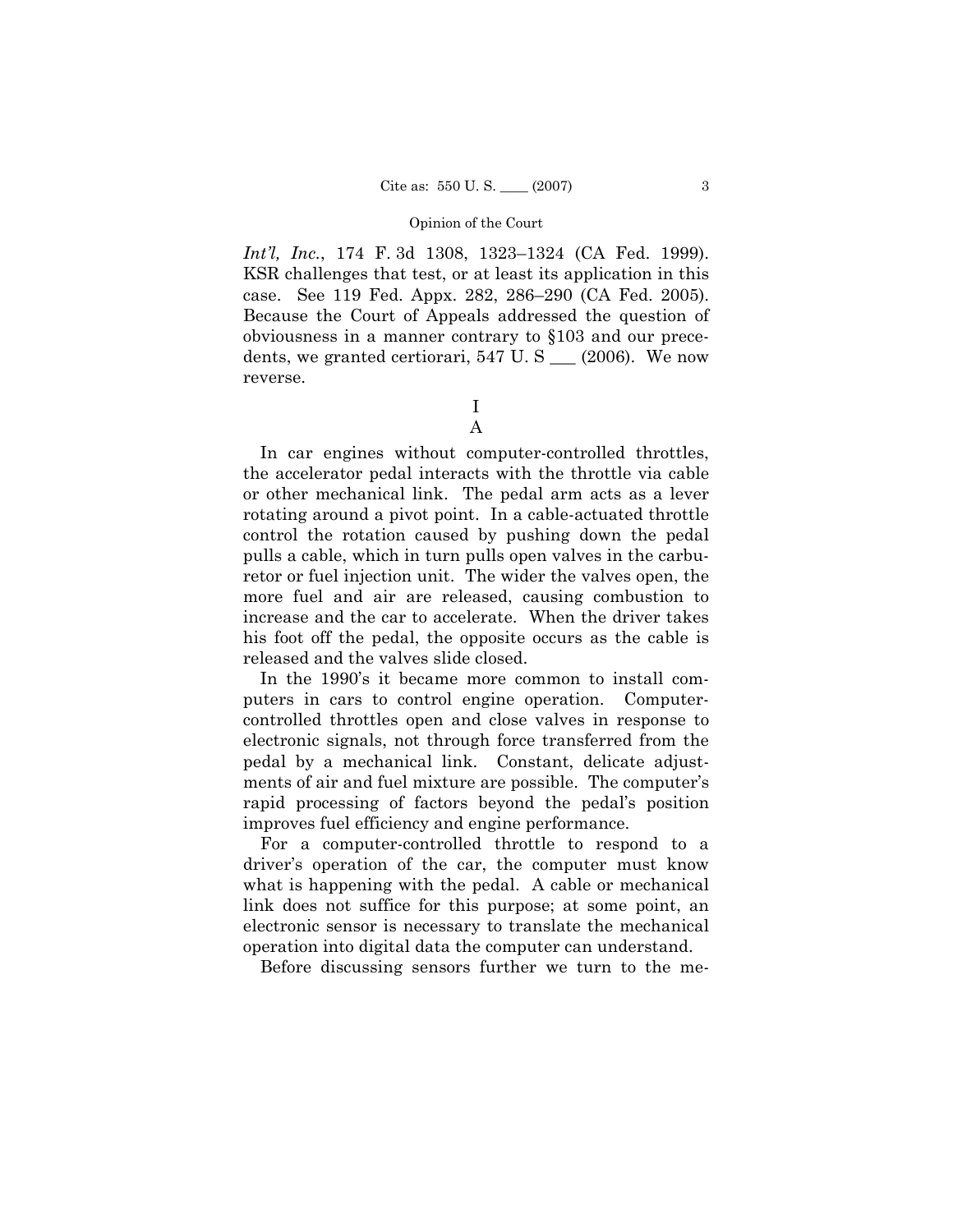chanical design of the pedal itself. In the traditional design a pedal can be pushed down or released but cannot have its position in the footwell adjusted by sliding the pedal forward or back. As a result, a driver who wishes to be closer or farther from the pedal must either reposition himself in the driver's seat or move the seat in some way. In cars with deep footwells these are imperfect solutions for drivers of smaller stature. To solve the problem, inventors, beginning in the 1970ís, designed pedals that could be adjusted to change their location in the footwell. Important for this case are two adjustable pedals disclosed in U. S. Patent Nos. 5,010,782 (filed July 28, 1989) (Asano) and 5,460,061 (filed Sept. 17, 1993) (Redding). The Asano patent reveals a support structure that houses the pedal so that even when the pedal location is adjusted relative to the driver, one of the pedalís pivot points stays fixed. The pedal is also designed so that the force necessary to push the pedal down is the same regardless of adjustments to its location. The Redding patent reveals a different, sliding mechanism where both the pedal and the pivot point are adjusted.

 We return to sensors. Well before Engelgau applied for his challenged patent, some inventors had obtained patents involving electronic pedal sensors for computercontrolled throttles. These inventions, such as the device disclosed in U. S. Patent No. 5,241,936 (filed Sept. 9, 1991)  $(936)$ , taught that it was preferable to detect the pedal's position in the pedal assembly, not in the engine. The '936 patent disclosed a pedal with an electronic sensor on a pivot point in the pedal assembly. U. S. Patent No. 5,063,811 (filed July 9, 1990) (Smith) taught that to prevent the wires connecting the sensor to the computer from chafing and wearing out, and to avoid grime and damage from the driver's foot, the sensor should be put on a fixed part of the pedal assembly rather than in or on the pedal's footpad.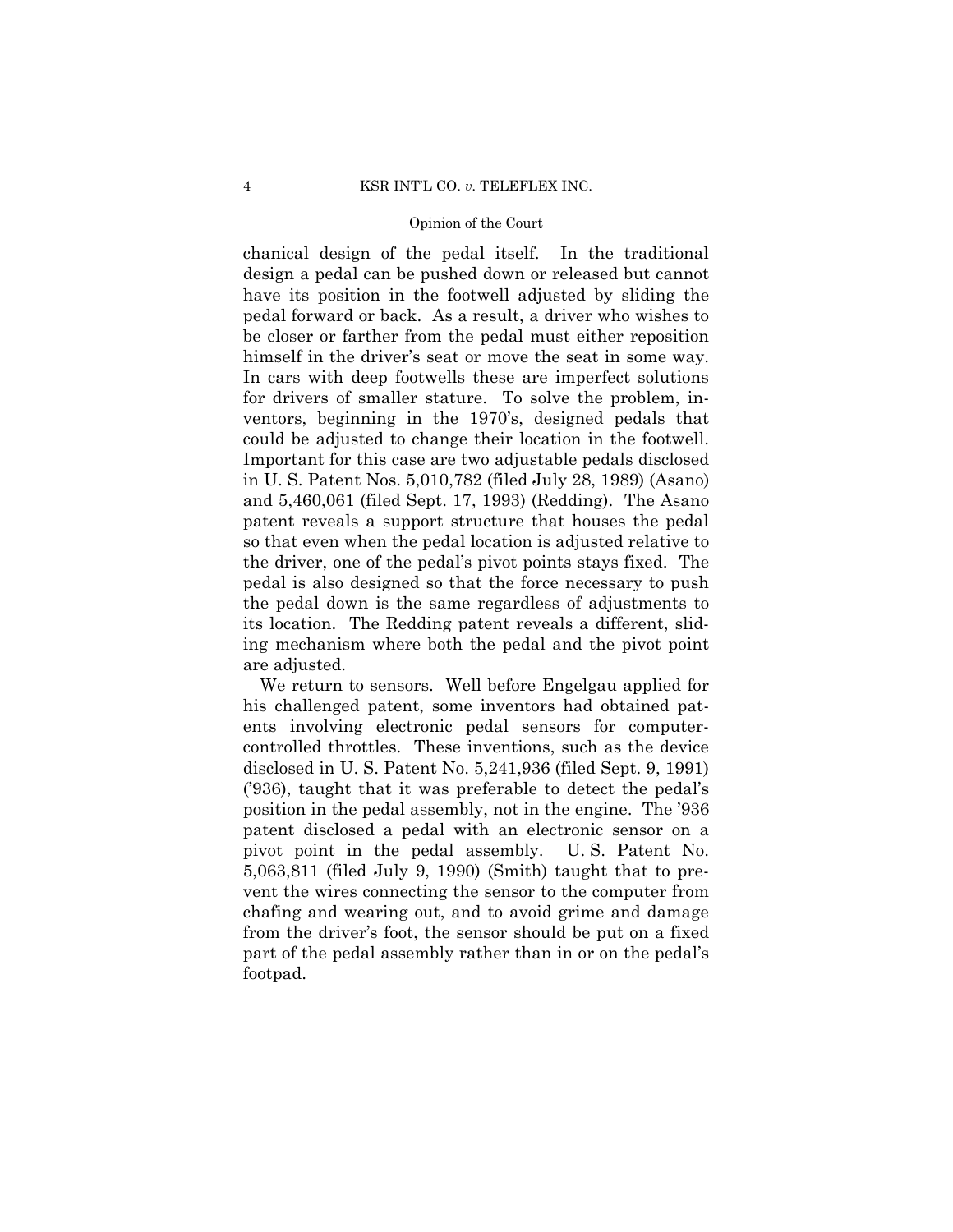In addition to patents for pedals with integrated sensors inventors obtained patents for self-contained modular sensors. A modular sensor is designed independently of a given pedal so that it can be taken off the shelf and attached to mechanical pedals of various sorts, enabling the pedals to be used in automobiles with computer-controlled throttles. One such sensor was disclosed in U. S. Patent No. 5,385,068 (filed Dec. 18, 1992) ('068). In 1994, Chevrolet manufactured a line of trucks using modular sensors ìattached to the pedal support bracket, adjacent to the pedal and engaged with the pivot shaft about which the pedal rotates in operation.î 298 F. Supp. 2d 581, 589 (ED Mich. 2003).

 The prior art contained patents involving the placement of sensors on adjustable pedals as well. For example, U. S. Patent No. 5,819,593 (filed Aug. 17, 1995) (Rixon) discloses an adjustable pedal assembly with an electronic sensor for detecting the pedalís position. In the Rixon pedal the sensor is located in the pedal footpad. The Rixon pedal was known to suffer from wire chafing when the pedal was depressed and released.

 This short account of pedal and sensor technology leads to the instant case.

B

 KSR, a Canadian company, manufactures and supplies auto parts, including pedal systems. Ford Motor Company hired KSR in 1998 to supply an adjustable pedal system for various lines of automobiles with cable-actuated throttle controls. KSR developed an adjustable mechanical pedal for Ford and obtained U. S. Patent No. 6,151,976 (filed July 16, 1999) ( $\overline{976}$ ) for the design. In 2000, KSR was chosen by General Motors Corporation (GMC or GM) to supply adjustable pedal systems for Chevrolet and GMC light trucks that used engines with computer-controlled throttles. To make the í976 pedal compatible with the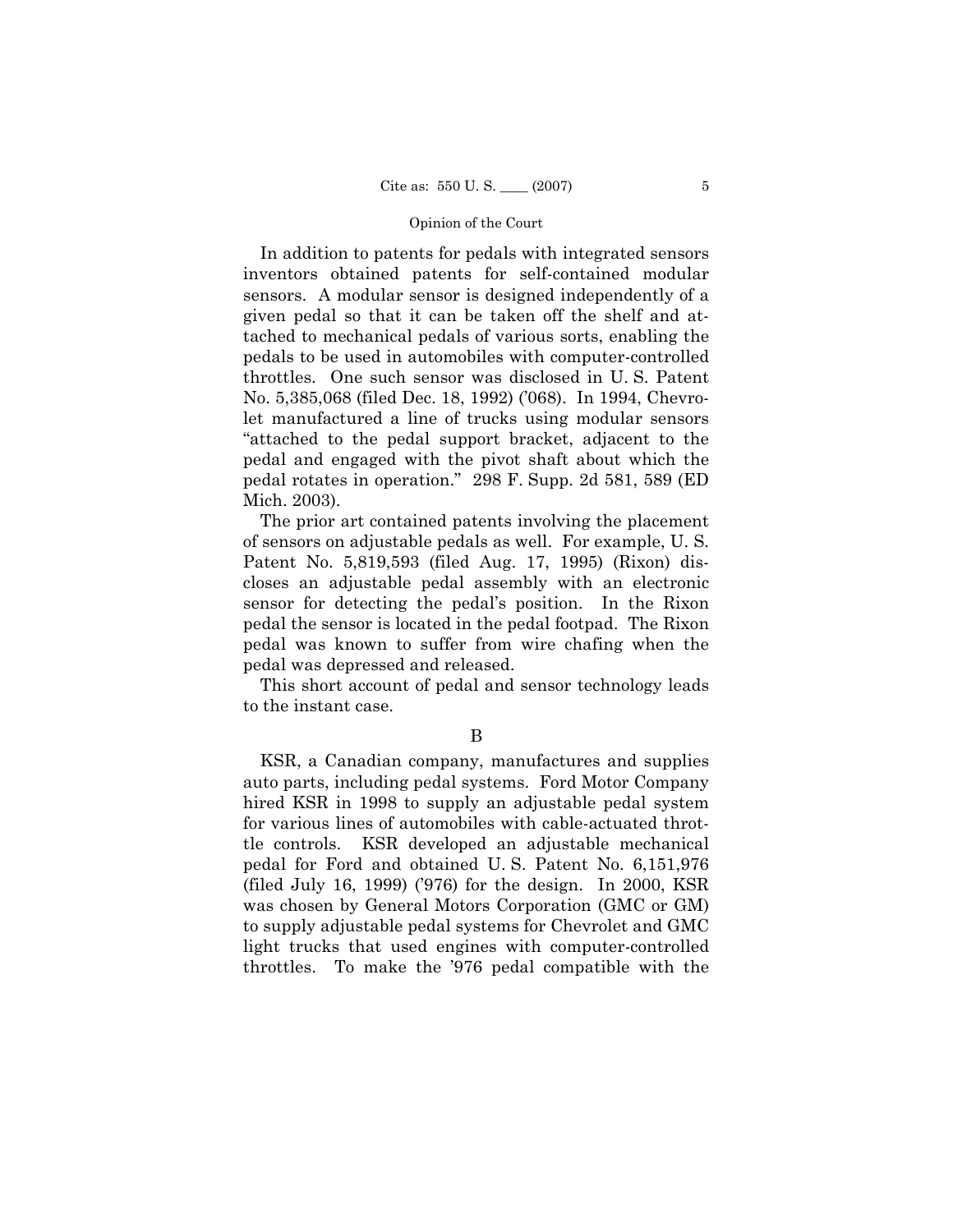trucks, KSR merely took that design and added a modular sensor.

 Teleflex is a rival to KSR in the design and manufacture of adjustable pedals. As noted, it is the exclusive licensee of the Engelgau patent. Engelgau filed the patent application on August 22, 2000 as a continuation of a previous application for U. S. Patent No. 6,109,241, which was filed on January 26, 1999. He has sworn he invented the patent's subject matter on February 14, 1998. The Engelgau patent discloses an adjustable electronic pedal described in the specification as a "simplified vehicle control pedal assembly that is less expensive, and which uses fewer parts and is easier to package within the vehicle." Engelgau, col. 2, lines  $2-5$ , Supplemental App. 6. Claim 4 of the patent, at issue here, describes:

ìA vehicle control pedal apparatus comprising:

a support adapted to be mounted to a vehicle structure;

an adjustable pedal assembly having a pedal arm moveable in for[e] and aft directions with respect to said support;

a pivot for pivotally supporting said adjustable pedal assembly with respect to said support and defining a pivot axis; and

an electronic control attached to said support for controlling a vehicle system;

said apparatus characterized by said electronic control being responsive to said pivot for providing a signal that corresponds to pedal arm position as said pedal arm pivots about said pivot axis between rest and applied positions wherein the position of said pivot remains constant while said pedal arm moves in fore and aft directions with respect to said pivot.<sup>*n*</sup> *Id.*, col.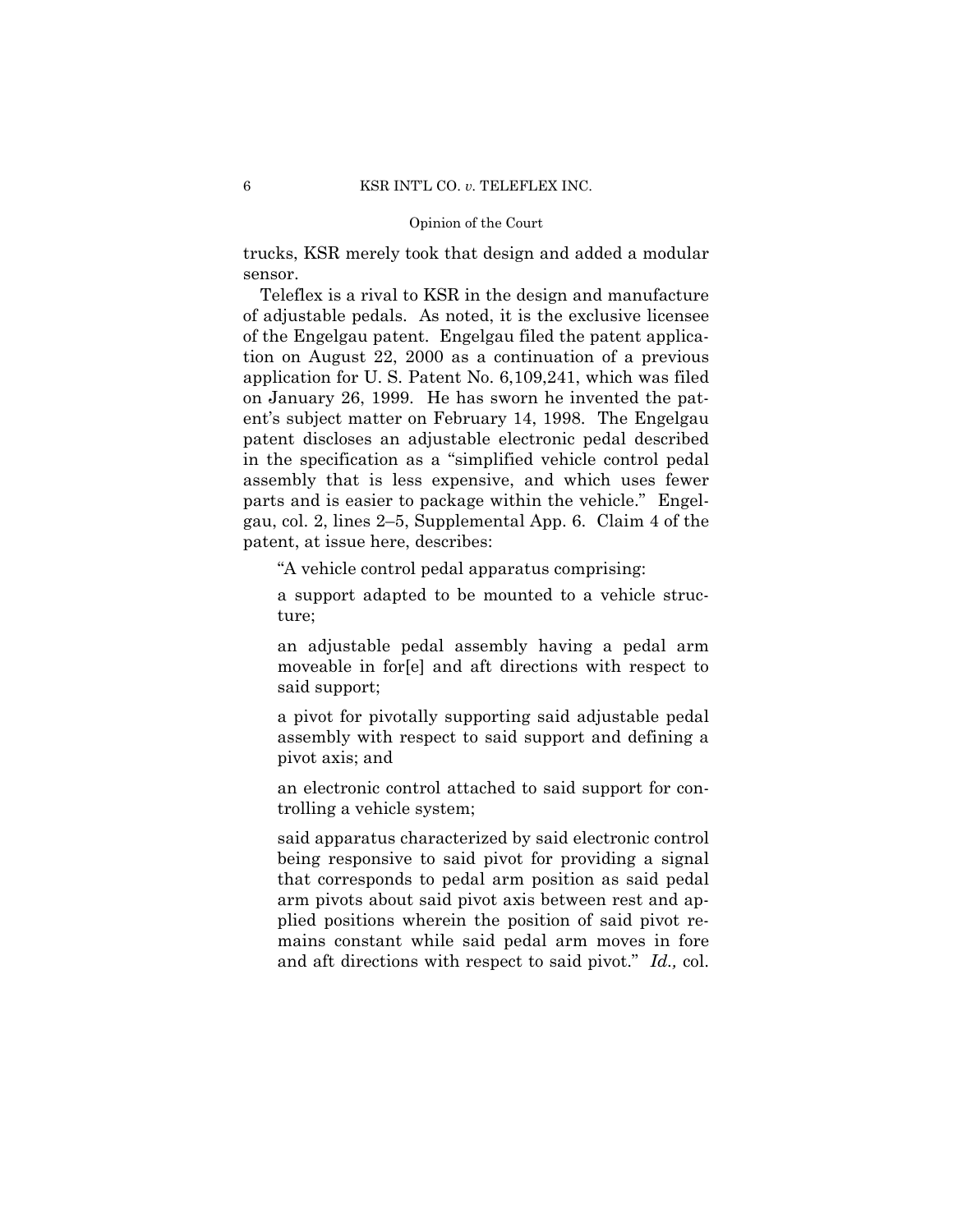6, lines  $17-36$ , Supplemental App. 8 (diagram numbers omitted).

We agree with the District Court that the claim discloses ìa position-adjustable pedal assembly with an electronic pedal position sensor attached to the support member of the pedal assembly. Attaching the sensor to the support member allows the sensor to remain in a fixed position while the driver adjusts the pedal." 298 F. Supp. 2d, at 586-587.

 Before issuing the Engelgau patent the U. S. Patent and Trademark Office (PTO) rejected one of the patent claims that was similar to, but broader than, the present claim 4. The claim did not include the requirement that the sensor be placed on a fixed pivot point. The PTO concluded the claim was an obvious combination of the prior art disclosed in Redding and Smith, explaining:

"Since the prior ar[t] references are from the field of endeavor, the purpose disclosed . . . would have been recognized in the pertinent art of Redding. Therefore it would have been obvious . . . to provide the device of Redding with the . . . means attached to a support member as taught by Smith.<sup>17</sup> *Id.*, at 595.

In other words Redding provided an example of an adjustable pedal and Smith explained how to mount a sensor on a pedalís support structure, and the rejected patent claim merely put these two teachings together.

 Although the broader claim was rejected, claim 4 was later allowed because it included the limitation of a fixed pivot point, which distinguished the design from Redding's. *Ibid*. Engelgau had not included Asano among the prior art references, and Asano was not mentioned in the patentís prosecution. Thus, the PTO did not have before it an adjustable pedal with a fixed pivot point. The patent issued on May 29, 2001 and was assigned to Teleflex.

Upon learning of KSRís design for GM, Teleflex sent a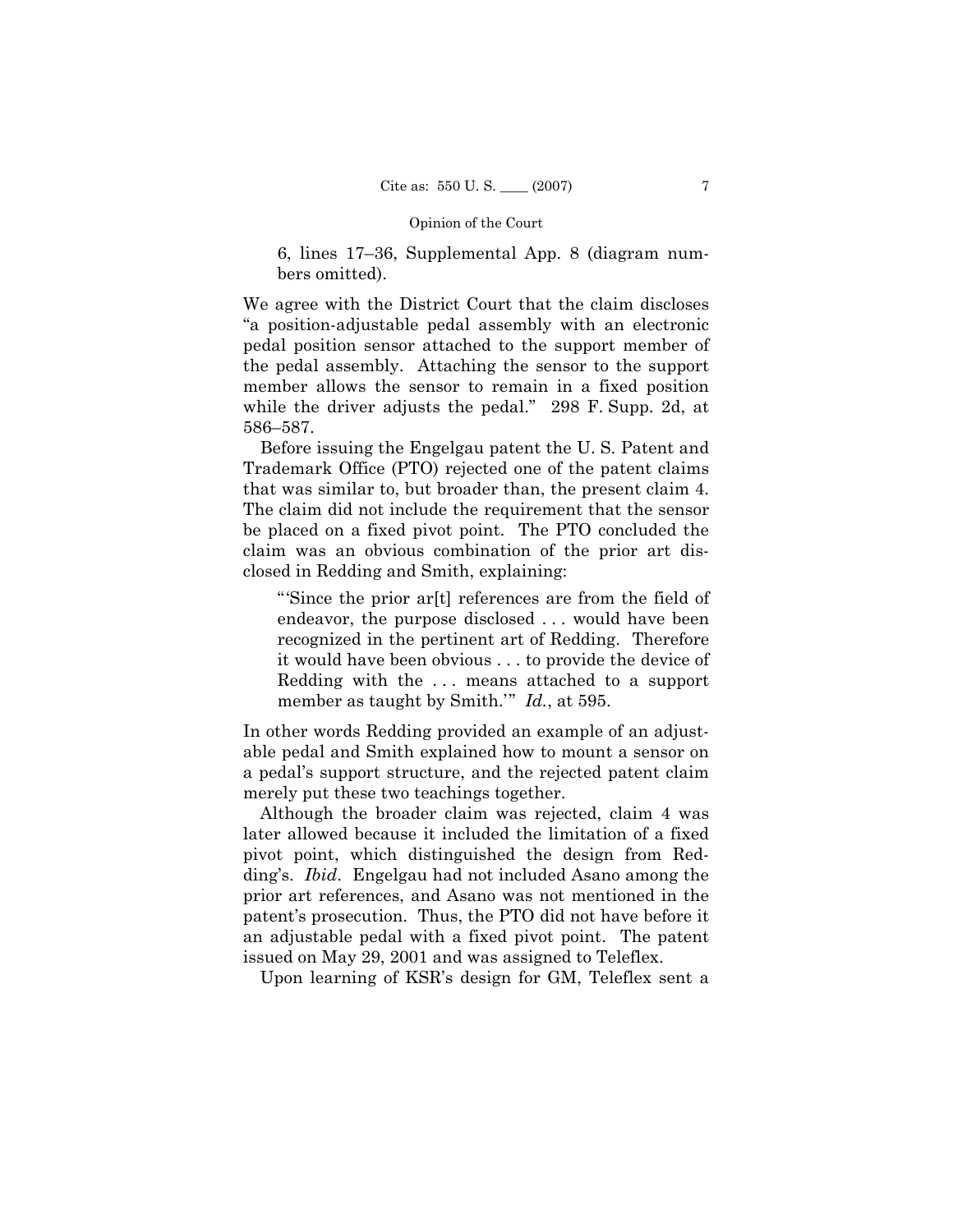warning letter informing KSR that its proposal would violate the Engelgau patent. "Teleflex believes that any supplier of a product that combines an adjustable pedal with an electronic throttle control necessarily employs technology covered by one or more" of Teleflex's patents. Id., at 585. KSR refused to enter a royalty arrangement with Teleflex; so Teleflex sued for infringement, asserting KSRís pedal infringed the Engelgau patent and two other patents. *Ibid.* Teleflex later abandoned its claims regarding the other patents and dedicated the patents to the public. The remaining contention was that KSR's pedal system for GM infringed claim 4 of the Engelgau patent. Teleflex has not argued that the other three claims of the patent are infringed by KSR's pedal, nor has Teleflex argued that the mechanical adjustable pedal designed by KSR for Ford infringed any of its patents.

 $\mathcal{C}$ 

The District Court granted summary judgment in KSR's favor. After reviewing the pertinent history of pedal design, the scope of the Engelgau patent, and the relevant prior art, the court considered the validity of the contested claim. By direction of 35 U. S. C. ß282, an issued patent is presumed valid. The District Court applied *Graham*ís framework to determine whether under summaryjudgment standards KSR had overcome the presumption and demonstrated that claim 4 was obvious in light of the prior art in existence when the claimed subject matter was invented. See ß102(a).

 The District Court determined, in light of the expert testimony and the parties' stipulations, that the level of ordinary skill in pedal design was "'an undergraduate degree in mechanical engineering (or an equivalent amount of industry experience) [and] familiarity with pedal control systems for vehicles.<sup>18</sup> 298 F. Supp. 2d, at 590. The court then set forth the relevant prior art, in-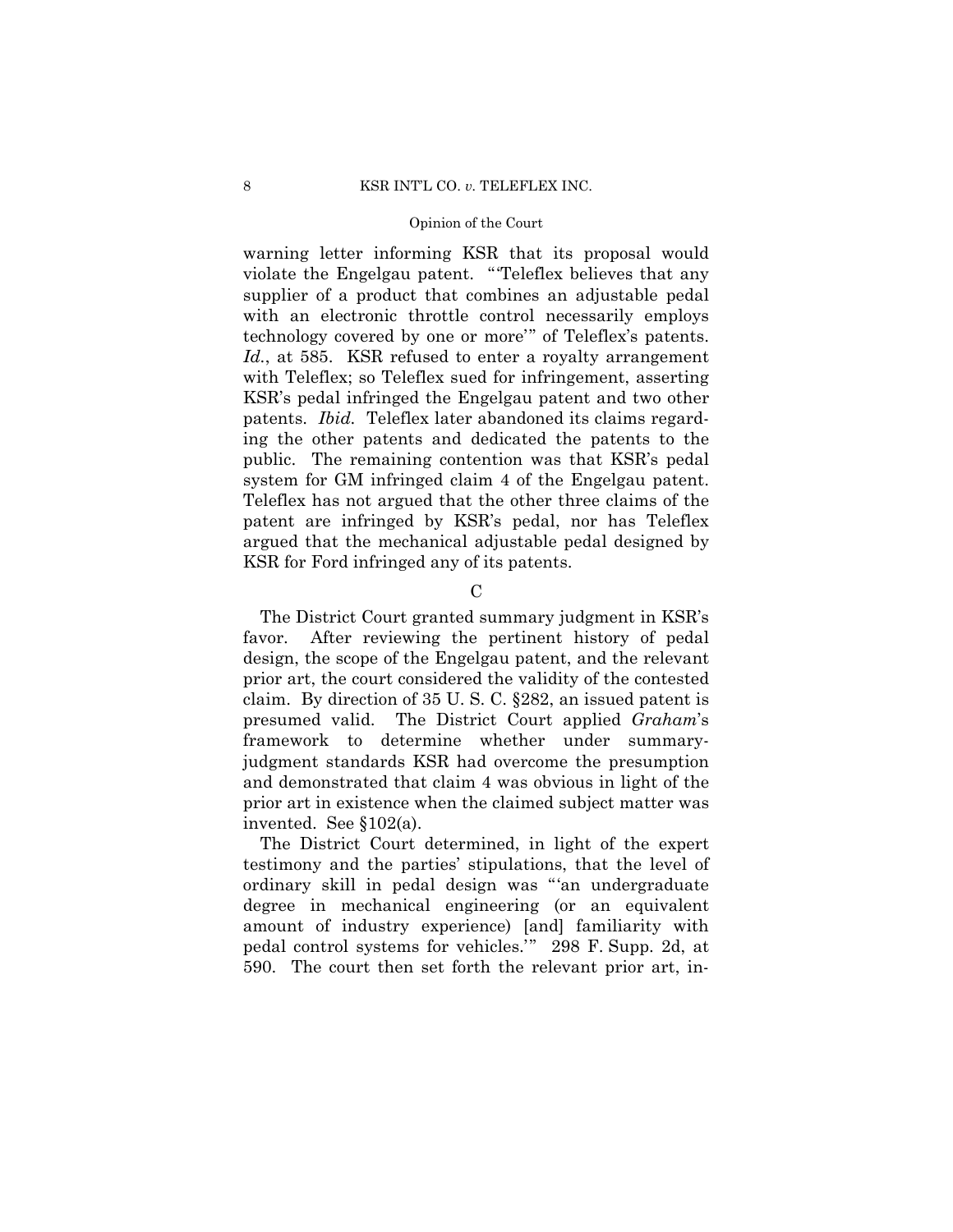cluding the patents and pedal designs described above.

 Following *Graham*ís direction, the court compared the teachings of the prior art to the claims of Engelgau. It found "little difference." 298 F. Supp. 2d, at 590. Asano taught everything contained in claim 4 except the use of a sensor to detect the pedalís position and transmit it to the computer controlling the throttle. That additional aspect was revealed in sources such as the  $068$  patent and the sensors used by Chevrolet.

 Under the controlling cases from the Court of Appeals for the Federal Circuit, however, the District Court was not permitted to stop there. The court was required also to apply the TSM test. The District Court held KSR had satisfied the test. It reasoned (1) the state of the industry would lead inevitably to combinations of electronic sensors and adjustable pedals, (2) Rixon provided the basis for these developments, and (3) Smith taught a solution to the wire chafing problems in Rixon, namely locating the sensor on the fixed structure of the pedal. This could lead to the combination of Asano, or a pedal like it, with a pedal position sensor.

 The conclusion that the Engelgau design was obvious was supported, in the District Court's view, by the PTO's rejection of the broader version of claim 4. Had Engelgau included Asano in his patent application, it reasoned, the PTO would have found claim 4 to be an obvious combination of Asano and Smith, as it had found the broader version an obvious combination of Redding and Smith. As a final matter, the District Court held that the secondary factor of Teleflexís commercial success with pedals based on Engelgauís design did not alter its conclusion. The District Court granted summary judgment for KSR.

 With principal reliance on the TSM test, the Court of Appeals reversed. It ruled the District Court had not been strict enough in applying the test, having failed to make ìëfinding[s] as to the specific understanding or principle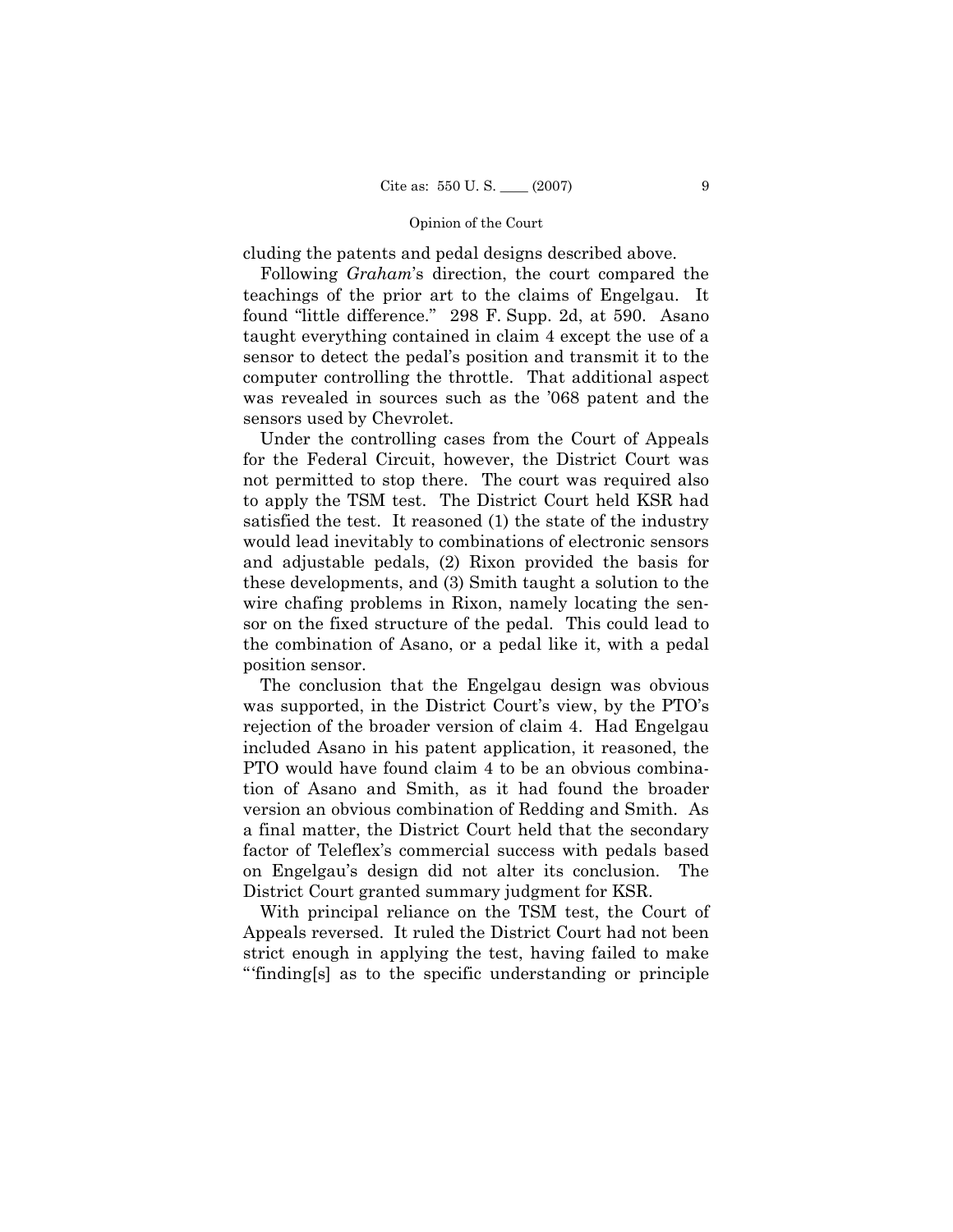within the knowledge of a skilled artisan that would have motivated one with no knowledge of  $[the]$  invention'... to attach an electronic control to the support bracket of the Asano assembly.î 119 Fed. Appx., at 288 (brackets in original) (quoting *In re Kotzab*, 217 F. 3d 1365, 1371 (CA Fed. 2000)). The Court of Appeals held that the District Court was incorrect that the nature of the problem to be solved satisfied this requirement because unless the "prior" art references address[ed] the precise problem that the patentee was trying to solve," the problem would not motivate an inventor to look at those references. 119 Fed. Appx., at 288.

 Here, the Court of Appeals found, the Asano pedal was designed to solve the "'constant ratio problem'"—that is, to ensure that the force required to depress the pedal is the same no matter how the pedal is adjusted—whereas Engelgau sought to provide a simpler, smaller, cheaper adjustable electronic pedal. *Ibid.* As for Rixon, the court explained, that pedal suffered from the problem of wire chafing but was not designed to solve it. In the court's view Rixon did not teach anything helpful to Engelgauís purpose. Smith, in turn, did not relate to adjustable pedals and did not "necessarily go to the issue of motivation to attach the electronic control on the support bracket of the pedal assembly.î *Ibid.* When the patents were interpreted in this way, the Court of Appeals held, they would not have led a person of ordinary skill to put a sensor on the sort of pedal described in Asano.

 That it might have been obvious to try the combination of Asano and a sensor was likewise irrelevant, in the court's view, because ""[o]bvious to try" has long been held not to constitute obviousness.<sup>"</sup> *Id.*, at 289 (quoting *In re Deuel*, 51 F. 3d 1552, 1559 (CA Fed. 1995)).

The Court of Appeals also faulted the District Court's consideration of the PTO's rejection of the broader version of claim 4. The District Court's role, the Court of Appeals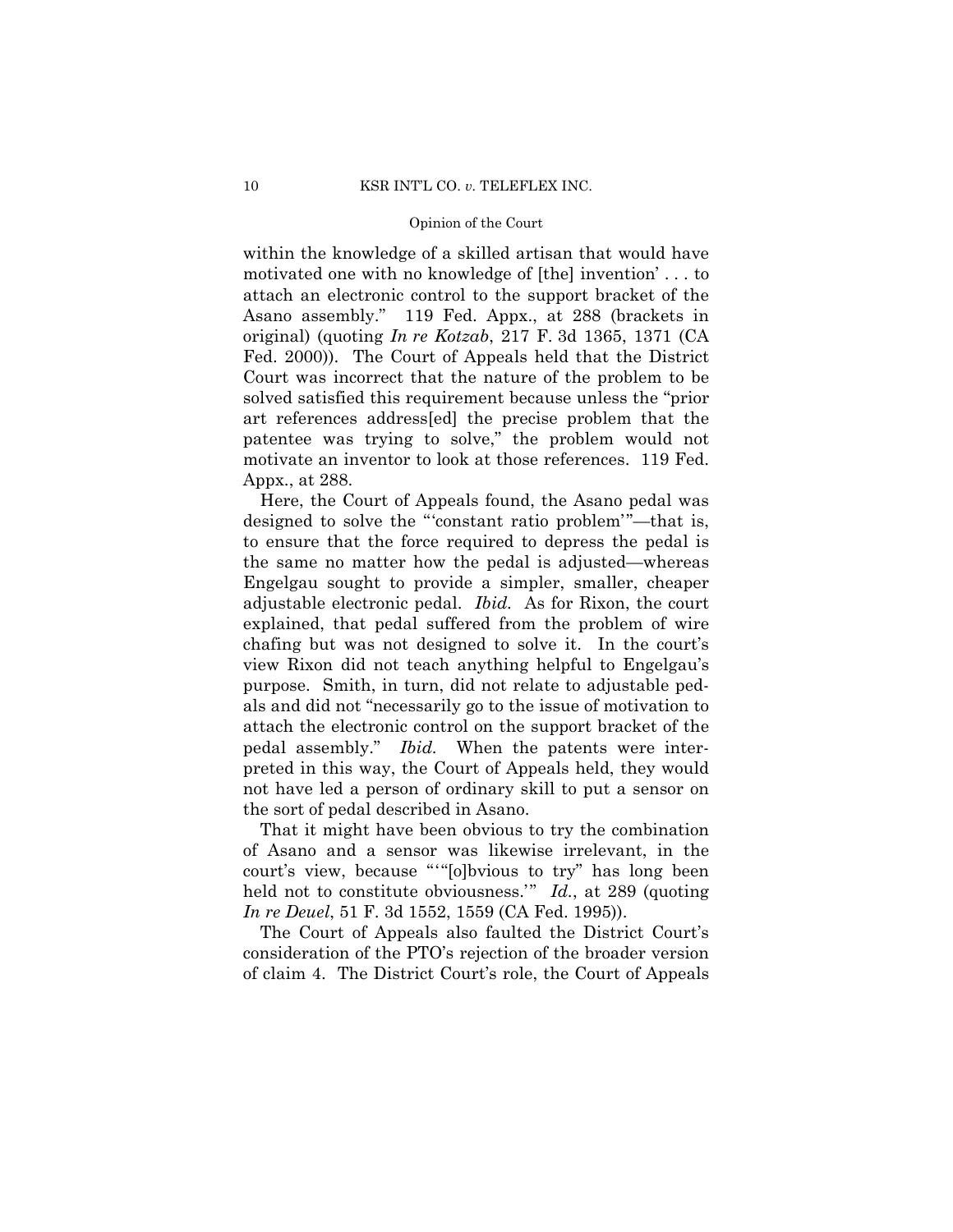explained, was not to speculate regarding what the PTO might have done had the Engelgau patent mentioned Asano. Rather, the court held, the District Court was obliged first to presume that the issued patent was valid and then to render its own independent judgment of obviousness based on a review of the prior art. The fact that the PTO had rejected the broader version of claim 4, the Court of Appeals said, had no place in that analysis.

 The Court of Appeals further held that genuine issues of material fact precluded summary judgment. Teleflex had proffered statements from one expert that claim 4 "'was a simple, elegant, and novel combination of features," 119 Fed. Appx., at 290, compared to Rixon, and from another expert that claim 4 was nonobvious because, unlike in Rixon, the sensor was mounted on the support bracket rather than the pedal itself. This evidence, the court concluded, sufficed to require a trial.

# II

A

 We begin by rejecting the rigid approach of the Court of Appeals. Throughout this Court's engagement with the question of obviousness, our cases have set forth an expansive and flexible approach inconsistent with the way the Court of Appeals applied its TSM test here. To be sure, *Graham* recognized the need for "uniformity and definiteness." 383 U.S., at 18. Yet the principles laid down in *Graham* reaffirmed the "functional approach" of *Hotchkiss*, 11 How. 248. See 383 U. S., at 12. To this end, *Graham* set forth a broad inquiry and invited courts, where appropriate, to look at any secondary considerations that would prove instructive. *Id.*, at 17.

 Neither the enactment of ß103 nor the analysis in *Graham* disturbed this Court's earlier instructions concerning the need for caution in granting a patent based on the combination of elements found in the prior art*.* For over a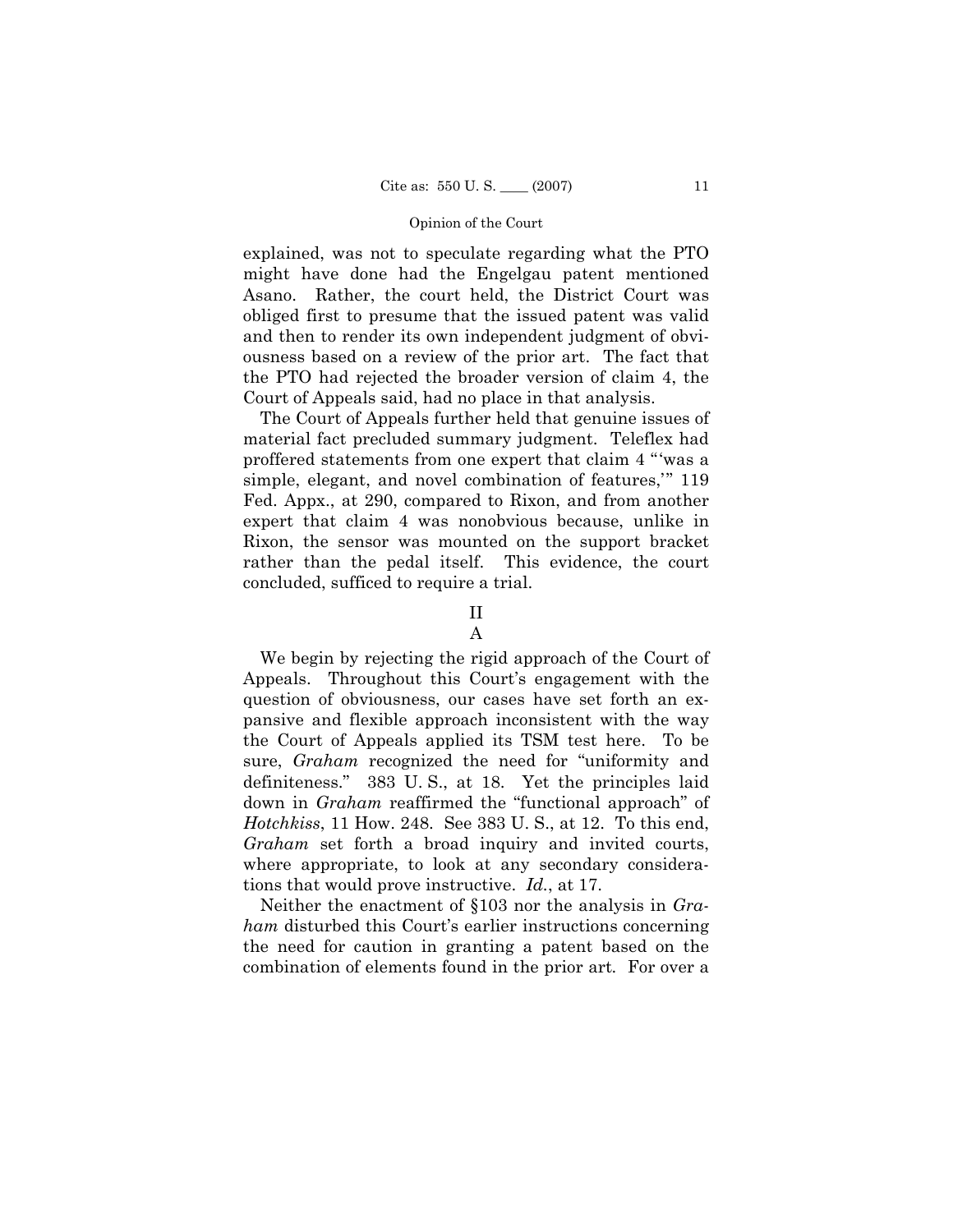half century, the Court has held that a "patent for a combination which only unites old elements with no change in their respective functions . . . obviously withdraws what is already known into the field of its monopoly and diminishes the resources available to skillful men." *Great Atlantic & Pacific Tea Co.* v. *Supermarket Equipment Corp.*, 340 U. S. 147, 152 (1950). This is a principal reason for declining to allow patents for what is obvious. The combination of familiar elements according to known methods is likely to be obvious when it does no more than yield predictable results. Three cases decided after *Graham* illustrate the application of this doctrine.

 In *United States* v. *Adams*, 383 U. S. 39, 40 (1966), a companion case to *Graham*, the Court considered the obviousness of a "wet battery" that varied from prior designs in two ways: It contained water, rather than the acids conventionally employed in storage batteries; and its electrodes were magnesium and cuprous chloride, rather than zinc and silver chloride. The Court recognized that when a patent claims a structure already known in the prior art that is altered by the mere substitution of one element for another known in the field, the combination must do more than yield a predictable result. 383 U. S., at 50–51. It nevertheless rejected the Government's claim that Adamsís battery was obvious. The Court relied upon the corollary principle that when the prior art teaches away from combining certain known elements, discovery of a successful means of combining them is more likely to be nonobvious. *Id.*, at 51–52. When Adams designed his battery, the prior art warned that risks were involved in using the types of electrodes he employed. The fact that the elements worked together in an unexpected and fruitful manner supported the conclusion that Adams's design was not obvious to those skilled in the art.

 In *Andersonís-Black Rock, Inc.* v. *Pavement Salvage Co.*, 396 U. S. 57 (1969), the Court elaborated on this approach.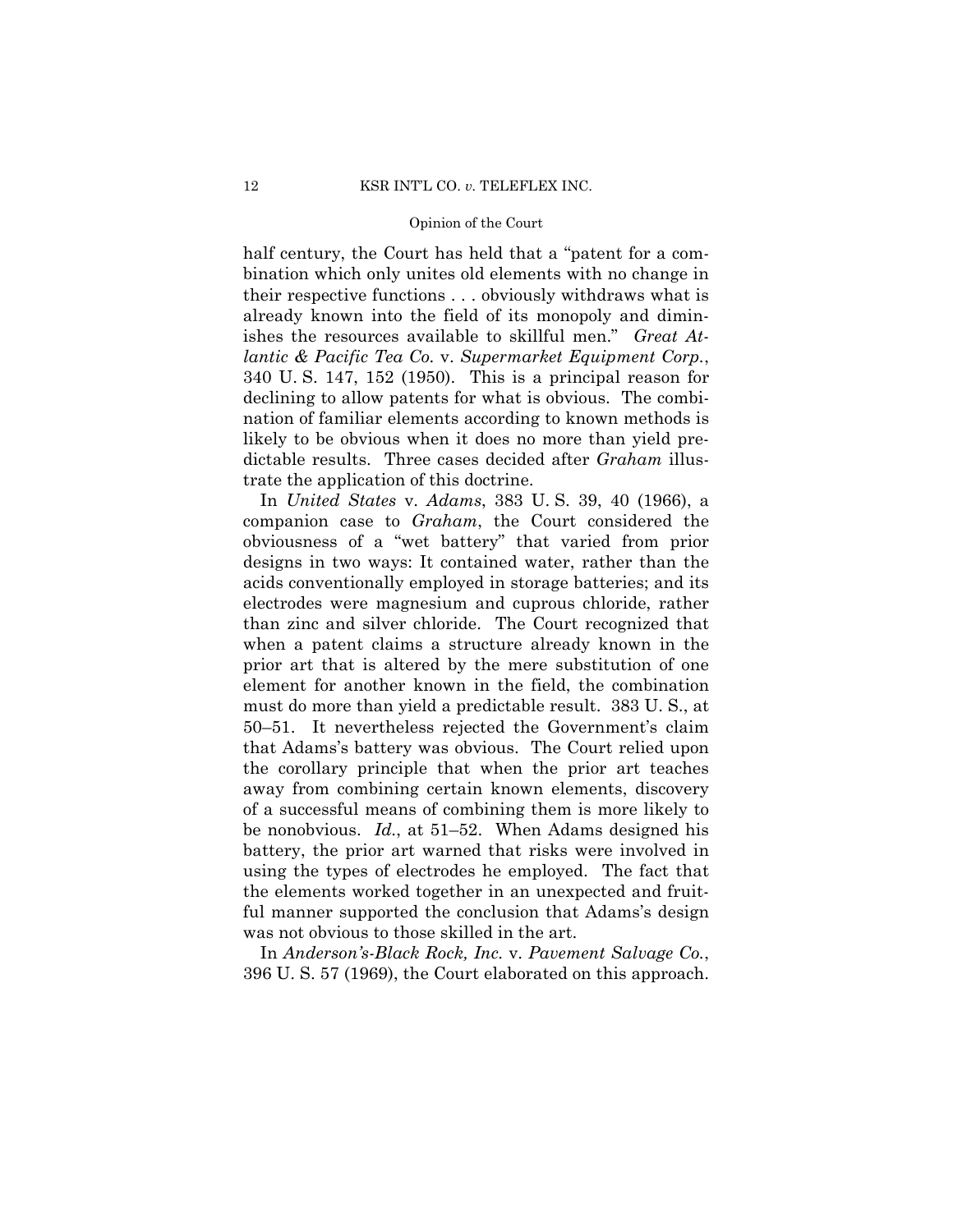The subject matter of the patent before the Court was a device combining two pre-existing elements: a radiantheat burner and a paving machine. The device, the Court concluded, did not create some new synergy: The radiantheat burner functioned just as a burner was expected to function; and the paving machine did the same. The two in combination did no more than they would in separate, sequential operation. *Id.*, at  $60-62$ . In those circumstances, "while the combination of old elements performed a useful function, it added nothing to the nature and quality of the radiant-heat burner already patented," and the patent failed under ß103. *Id.,* at 62 (footnote omitted).

 Finally, in *Sakraida* v. *AG Pro, Inc.*, 425 U. S. 273 (1976), the Court derived from the precedents the conclusion that when a patent "simply arranges old elements with each performing the same function it had been known to performî and yields no more than one would expect from such an arrangement, the combination is obvious. *Id.*, at 282.

 The principles underlying these cases are instructive when the question is whether a patent claiming the combination of elements of prior art is obvious. When a work is available in one field of endeavor, design incentives and other market forces can prompt variations of it, either in the same field or a different one. If a person of ordinary skill can implement a predictable variation, ß103 likely bars its patentability. For the same reason, if a technique has been used to improve one device, and a person of ordinary skill in the art would recognize that it would improve similar devices in the same way, using the technique is obvious unless its actual application is beyond his or her skill. *Sakraida* and *Andersonís-Black Rock* are illustrative—a court must ask whether the improvement is more than the predictable use of prior art elements according to their established functions.

Following these principles may be more difficult in other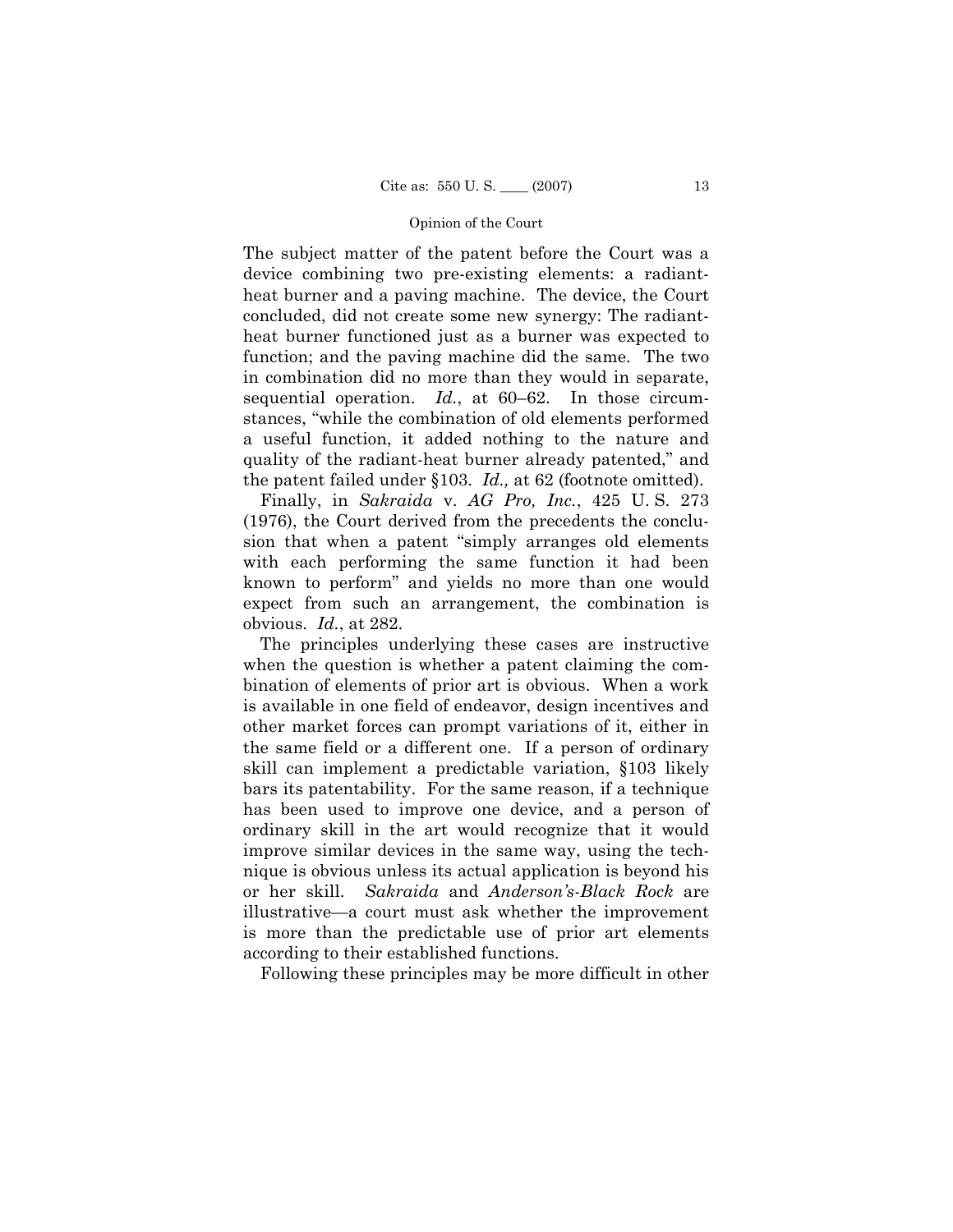cases than it is here because the claimed subject matter may involve more than the simple substitution of one known element for another or the mere application of a known technique to a piece of prior art ready for the improvement. Often, it will be necessary for a court to look to interrelated teachings of multiple patents; the effects of demands known to the design community or present in the marketplace; and the background knowledge possessed by a person having ordinary skill in the art, all in order to determine whether there was an apparent reason to combine the known elements in the fashion claimed by the patent at issue. To facilitate review, this analysis should be made explicit. See *In re Kahn*, 441 F. 3d 977, 988 (CA Fed. 2006) ("[R]ejections on obviousness grounds cannot be sustained by mere conclusory statements; instead, there must be some articulated reasoning with some rational underpinning to support the legal conclusion of obviousness"). As our precedents make clear, however, the analysis need not seek out precise teachings directed to the specific subject matter of the challenged claim, for a court can take account of the inferences and creative steps that a person of ordinary skill in the art would employ.

B

 When it first established the requirement of demonstrating a teaching, suggestion, or motivation to combine known elements in order to show that the combination is obvious, the Court of Customs and Patent Appeals captured a helpful insight. See *Application of Bergel,* 292 F. 2d 955, 956–957 (1961). As is clear from cases such as *Adams*, a patent composed of several elements is not proved obvious merely by demonstrating that each of its elements was, independently, known in the prior art. Although common sense directs one to look with care at a patent application that claims as innovation the combination of two known devices according to their established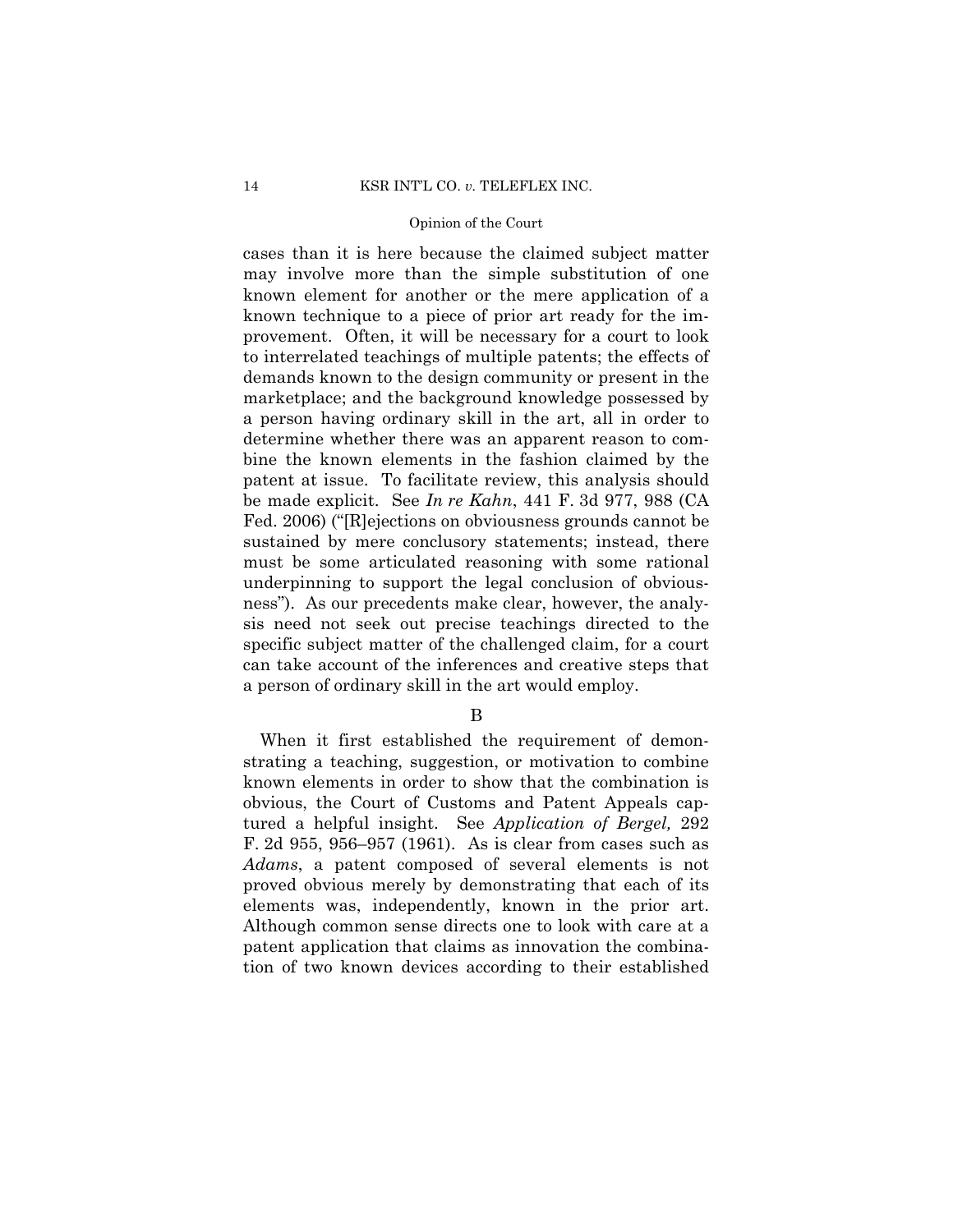functions, it can be important to identify a reason that would have prompted a person of ordinary skill in the relevant field to combine the elements in the way the claimed new invention does. This is so because inventions in most, if not all, instances rely upon building blocks long since uncovered, and claimed discoveries almost of necessity will be combinations of what, in some sense, is already known.

 Helpful insights, however, need not become rigid and mandatory formulas; and when it is so applied, the TSM test is incompatible with our precedents. The obviousness analysis cannot be confined by a formalistic conception of the words teaching, suggestion, and motivation, or by overemphasis on the importance of published articles and the explicit content of issued patents. The diversity of inventive pursuits and of modern technology counsels against limiting the analysis in this way. In many fields it may be that there is little discussion of obvious techniques or combinations, and it often may be the case that market demand, rather than scientific literature, will drive design trends. Granting patent protection to advances that would occur in the ordinary course without real innovation retards progress and may, in the case of patents combining previously known elements, deprive prior inventions of their value or utility.

 In the years since the Court of Customs and Patent Appeals set forth the essence of the TSM test, the Court of Appeals no doubt has applied the test in accord with these principles in many cases. There is no necessary inconsistency between the idea underlying the TSM test and the *Graham* analysis. But when a court transforms the general principle into a rigid rule that limits the obviousness inquiry, as the Court of Appeals did here, it errs.

The flaws in the analysis of the Court of Appeals relate

 $\Gamma$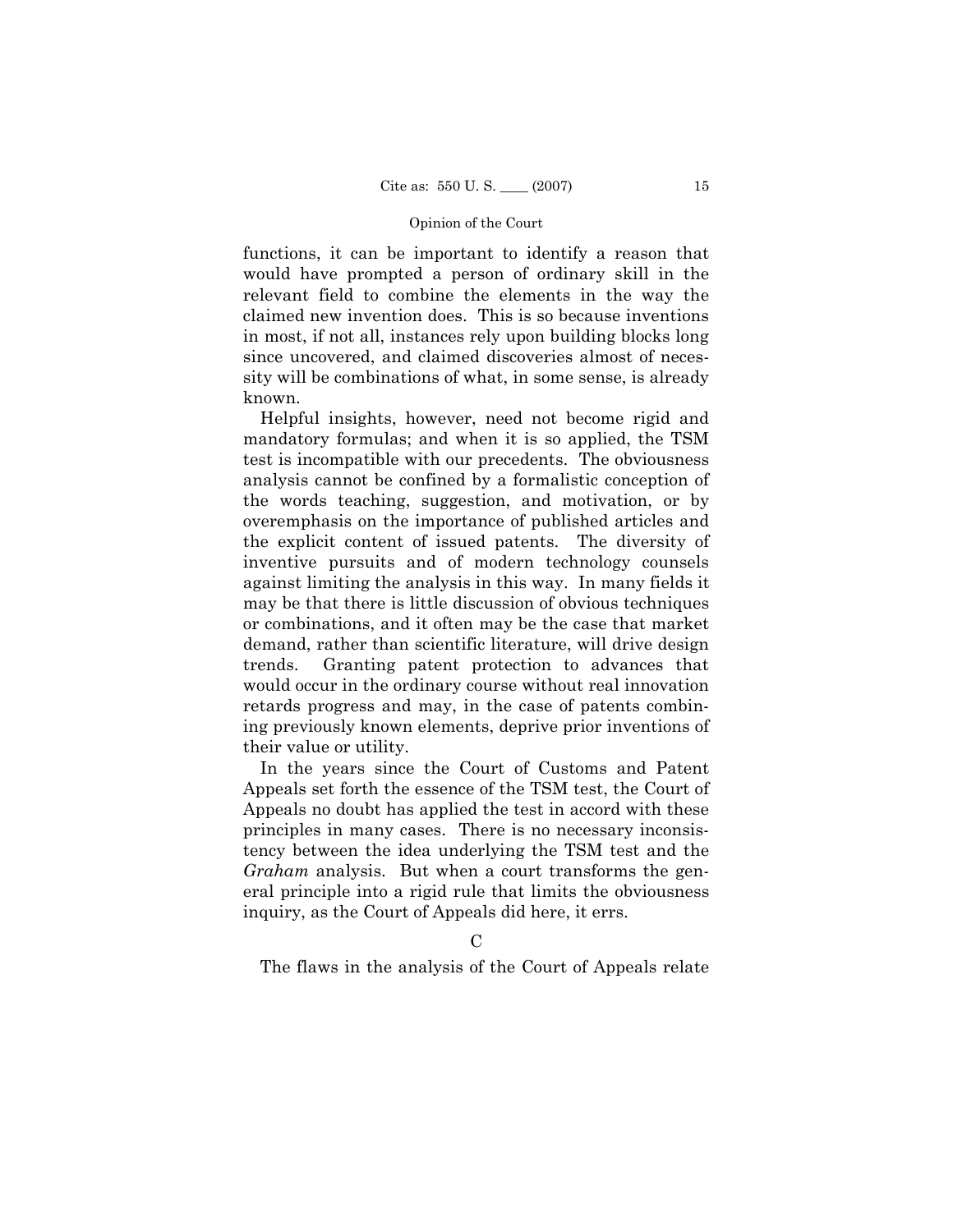for the most part to the court's narrow conception of the obviousness inquiry reflected in its application of the TSM test. In determining whether the subject matter of a patent claim is obvious, neither the particular motivation nor the avowed purpose of the patentee controls. What matters is the objective reach of the claim. If the claim extends to what is obvious, it is invalid under ß103. One of the ways in which a patentís subject matter can be proved obvious is by noting that there existed at the time of invention a known problem for which there was an obvious solution encompassed by the patent's claims.

 The first error of the Court of Appeals in this case was to foreclose this reasoning by holding that courts and patent examiners should look only to the problem the patentee was trying to solve. 119 Fed. Appx., at 288. The Court of Appeals failed to recognize that the problem motivating the patentee may be only one of many addressed by the patentís subject matter. The question is not whether the combination was obvious to the patentee but whether the combination was obvious to a person with ordinary skill in the art. Under the correct analysis, any need or problem known in the field of endeavor at the time of invention and addressed by the patent can provide a reason for combining the elements in the manner claimed.

 The second error of the Court of Appeals lay in its assumption that a person of ordinary skill attempting to solve a problem will be led only to those elements of prior art designed to solve the same problem. *Ibid.* The primary purpose of Asano was solving the constant ratio problem; so, the court concluded, an inventor considering how to put a sensor on an adjustable pedal would have no reason to consider putting it on the Asano pedal. *Ibid.* Common sense teaches, however, that familiar items may have obvious uses beyond their primary purposes, and in many cases a person of ordinary skill will be able to fit the teachings of multiple patents together like pieces of a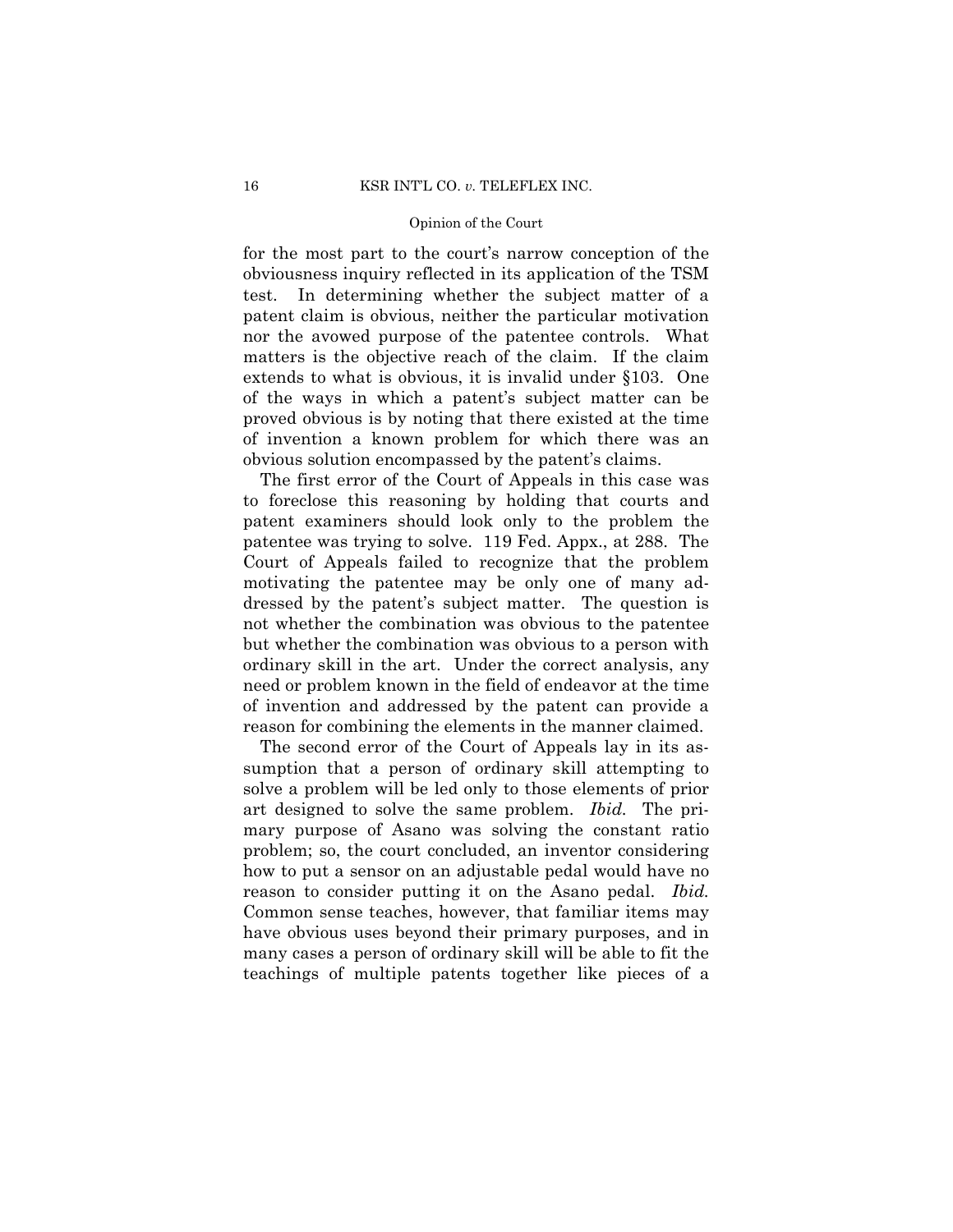puzzle. Regardless of Asano's primary purpose, the design provided an obvious example of an adjustable pedal with a fixed pivot point; and the prior art was replete with patents indicating that a fixed pivot point was an ideal mount for a sensor. The idea that a designer hoping to make an adjustable electronic pedal would ignore Asano because Asano was designed to solve the constant ratio problem makes little sense. A person of ordinary skill is also a person of ordinary creativity, not an automaton.

 The same constricted analysis led the Court of Appeals to conclude, in error, that a patent claim cannot be proved obvious merely by showing that the combination of elements was "obvious to try." *Id.*, at 289 (internal quotation marks omitted). When there is a design need or market pressure to solve a problem and there are a finite number of identified, predictable solutions, a person of ordinary skill has good reason to pursue the known options within his or her technical grasp. If this leads to the anticipated success, it is likely the product not of innovation but of ordinary skill and common sense. In that instance the fact that a combination was obvious to try might show that it was obvious under §103.

 The Court of Appeals, finally, drew the wrong conclusion from the risk of courts and patent examiners falling prey to hindsight bias. A factfinder should be aware, of course, of the distortion caused by hindsight bias and must be cautious of arguments reliant upon *ex post* reasoning. See *Graham*, 383 U.S., at 36 (warning against a "temptation" to read into the prior art the teachings of the invention in issue" and instructing courts to "guard against slipping into the use of hindsight" (quoting *Monroe Auto Equipment Co.* v. *Heckethorn Mfg. & Supply Co.*, 332 F. 2d 406, 412 (CA6 1964))). Rigid preventative rules that deny factfinders recourse to common sense, however, are neither necessary under our case law nor consistent with it.

We note the Court of Appeals has since elaborated a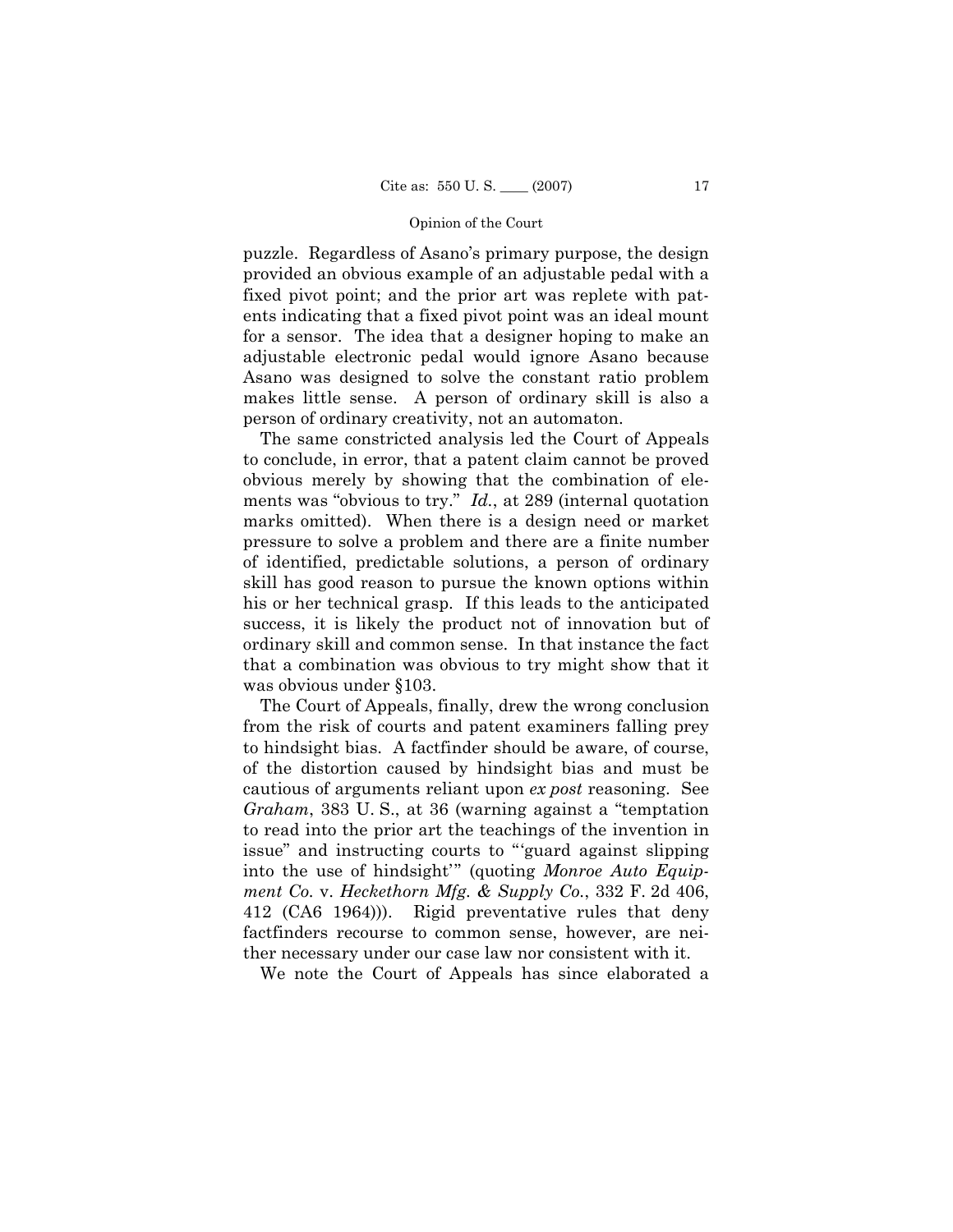broader conception of the TSM test than was applied in the instant matter. See, *e.g., DyStar Textilfarben GmbH & Co. Deutschland KG* v. *C. H. Patrick Co.*, 464 F. 3d 1356, 1367 (2006) ("Our suggestion test is in actuality quite flexible and not only permits, but *requires*, consideration of common knowledge and common sense"); *Alza Corp.* v. *Mylan Labs., Inc.*, 464 F. 3d 1286, 1291 (2006) ("There is flexibility in our obviousness jurisprudence because a motivation may be found *implicitly* in the prior art. We do not have a rigid test that requires an actual teaching to combine  $\ldots$ "). Those decisions, of course, are not now before us and do not correct the errors of law made by the Court of Appeals in this case. The extent to which they may describe an analysis more consistent with our earlier precedents and our decision here is a matter for the Court of Appeals to consider in its future cases. What we hold is that the fundamental misunderstandings identified above led the Court of Appeals in this case to apply a test inconsistent with our patent law decisions.

# III

 When we apply the standards we have explained to the instant facts, claim 4 must be found obvious. We agree with and adopt the District Court's recitation of the relevant prior art and its determination of the level of ordinary skill in the field. As did the District Court, we see little difference between the teachings of Asano and Smith and the adjustable electronic pedal disclosed in claim 4 of the Engelgau patent. A person having ordinary skill in the art could have combined Asano with a pedal position sensor in a fashion encompassed by claim 4, and would have seen the benefits of doing so.

# A

 Teleflex argues in passing that the Asano pedal cannot be combined with a sensor in the manner described by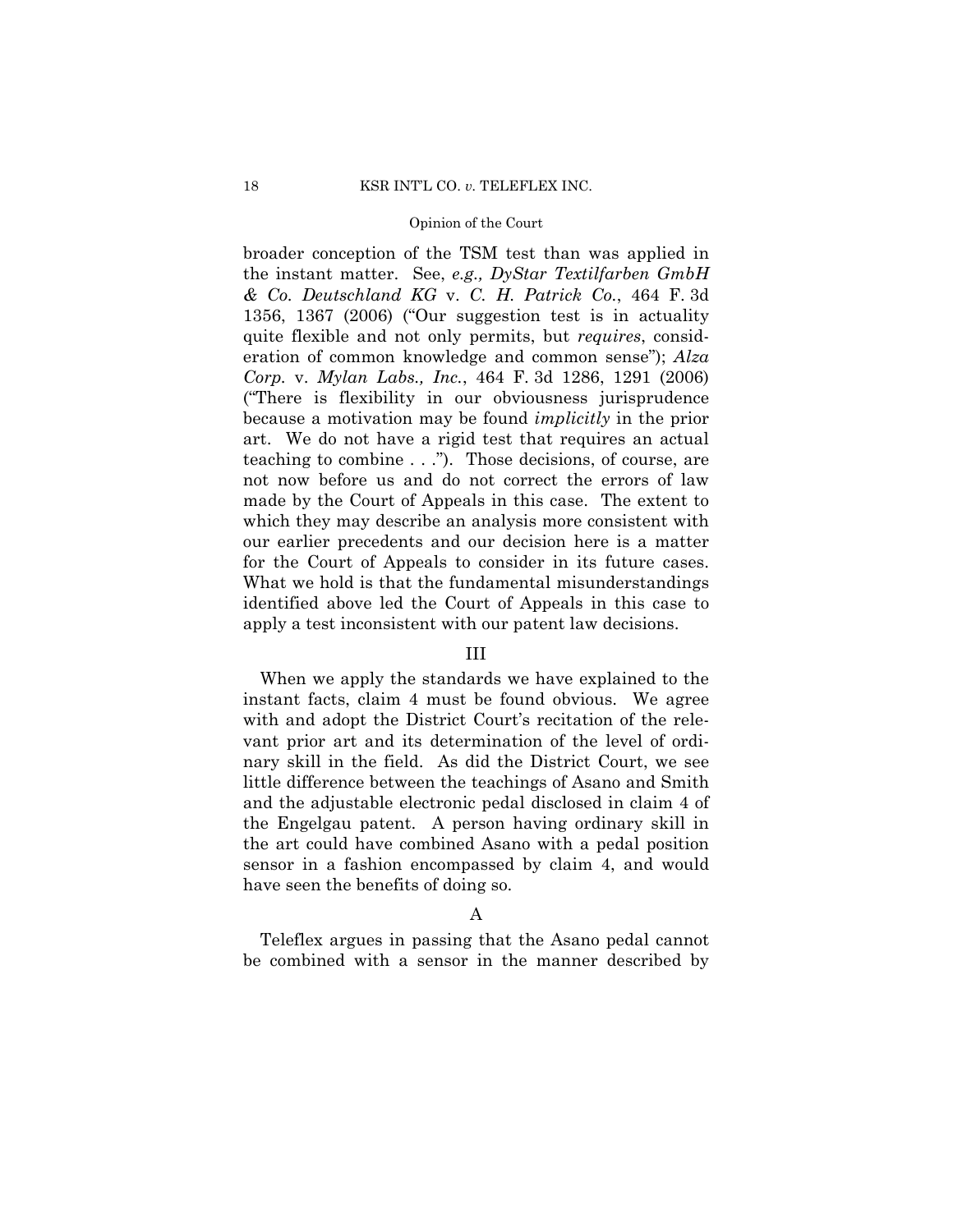claim 4 because of the design of Asano's pivot mechanisms. See Brief for Respondents  $48-49$ , and n. 17. Therefore, Teleflex reasons, even if adding a sensor to Asano was obvious, that does not establish that claim 4 encompasses obvious subject matter. This argument was not, however, raised before the District Court. There Teleflex was content to assert only that the problem motivating the invention claimed by the Engelgau patent would not lead to the solution of combining of Asano with a sensor. See Teleflexís Response to KSRís Motion for Summary Judgment of Invalidity in No.  $02-74586$  (ED Mich.), pp. 18–20, App.  $144a-146a$ . It is also unclear whether the current argument was raised before the Court of Appeals, where Teleflex advanced the nonspecific, conclusory contention that combining Asano with a sensor would not satisfy the limitations of claim 4. See Brief for Plaintiffs-Appellants in No. 04–1152 (CA Fed.), pp. 42–44. Teleflex's own expert declarations, moreover, do not support the point Teleflex now raises. See Declaration of Clark J. Radcliffe, Ph.D., Supplemental App. 204–207; Declaration of Timothy L. Andresen, *id.*, at 208–210. The only statement in either declaration that might bear on the argument is found in the Radcliffe declaration:

ìAsano . . . and Rixon . . . are complex mechanical linkage-based devices that are expensive to produce and assemble and difficult to package. It is exactly these difficulties with prior art designs that [Engelgau] resolves. The use of an adjustable pedal with a single pivot reflecting pedal position combined with an electronic control mounted between the support and the adjustment assembly at that pivot was a simple, elegant, and novel combination of features in the Engelgau í565 patent.î *Id.,* at 206, ¶16.

Read in the context of the declaration as a whole this is best interpreted to mean that Asano could not be used to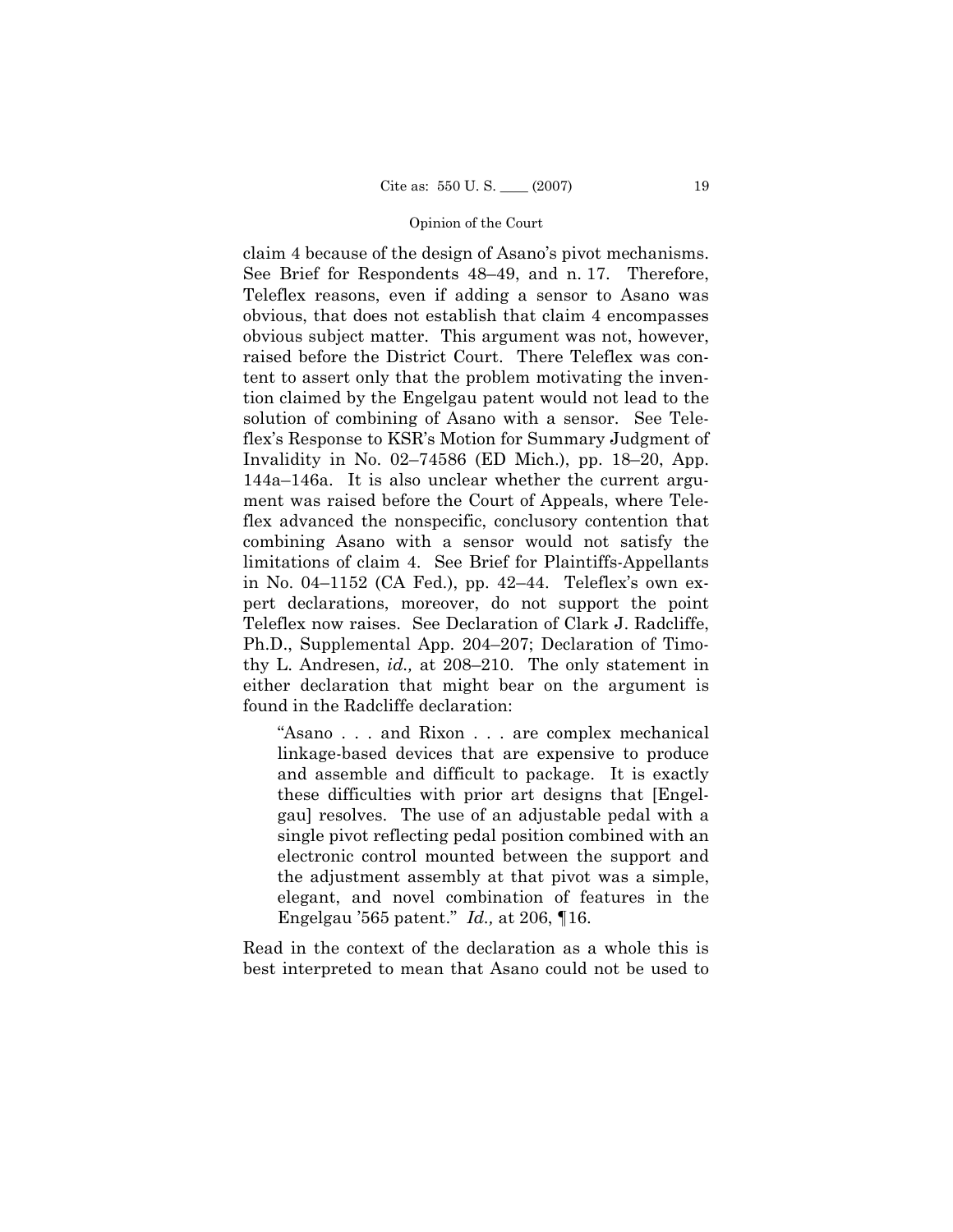solve "[t]he problem addressed by Engelgau '565[:] to provide a less expensive, more quickly assembled, and smaller package adjustable pedal assembly with electronic control.î *Id.,* at 205, ¶10.

 The District Court found that combining Asano with a pivot-mounted pedal position sensor fell within the scope of claim 4. 298 F. Supp. 2d, at  $592-593$ . Given the sigificance of that finding to the District Court's judgment, it is apparent that Teleflex would have made clearer challenges to it if it intended to preserve this claim. In light of Teleflex's failure to raise the argument in a clear fashion, and the silence of the Court of Appeals on the issue, we take the District Courtís conclusion on the point to be correct.

B

 The District Court was correct to conclude that, as of the time Engelgau designed the subject matter in claim 4, it was obvious to a person of ordinary skill to combine Asano with a pivot-mounted pedal position sensor. There then existed a marketplace that created a strong incentive to convert mechanical pedals to electronic pedals, and the prior art taught a number of methods for achieving this advance. The Court of Appeals considered the issue too narrowly by, in effect, asking whether a pedal designer writing on a blank slate would have chosen both Asano and a modular sensor similar to the ones used in the Chevrolet truckline and disclosed in the í068 patent. The District Court employed this narrow inquiry as well, though it reached the correct result nevertheless. The proper question to have asked was whether a pedal designer of ordinary skill, facing the wide range of needs created by developments in the field of endeavor, would have seen a benefit to upgrading Asano with a sensor.

 In automotive design, as in many other fields, the interaction of multiple components means that changing one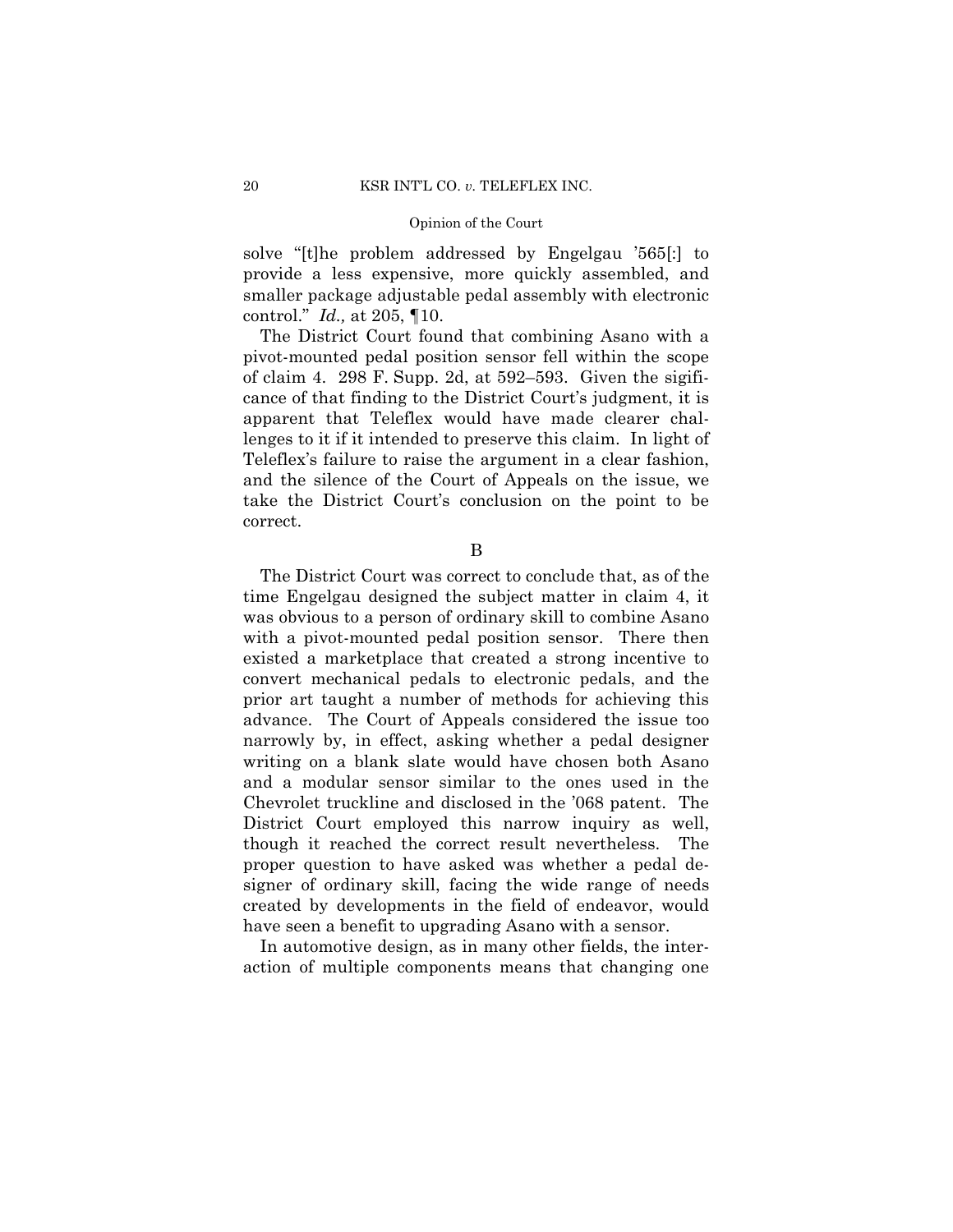component often requires the others to be modified as well. Technological developments made it clear that engines using computer-controlled throttles would become standard. As a result, designers might have decided to design new pedals from scratch; but they also would have had reason to make pre-existing pedals work with the new engines. Indeed, upgrading its own pre-existing model led KSR to design the pedal now accused of infringing the Engelgau patent.

 For a designer starting with Asano, the question was where to attach the sensor. The consequent legal question, then, is whether a pedal designer of ordinary skill starting with Asano would have found it obvious to put the sensor on a fixed pivot point. The prior art discussed above leads us to the conclusion that attaching the sensor where both KSR and Engelgau put it would have been obvious to a person of ordinary skill.

The '936 patent taught the utility of putting the sensor on the pedal device, not in the engine. Smith, in turn, explained to put the sensor not on the pedal's footpad but instead on its support structure. And from the known wire-chafing problems of Rixon, and Smith's teaching that ìthe pedal assemblies must not precipitate any motion in the connecting wires," Smith, col. 1, lines  $35-37$ , Supplemental App. 274, the designer would know to place the sensor on a nonmoving part of the pedal structure. The most obvious nonmoving point on the structure from which a sensor can easily detect the pedal's position is a pivot point. The designer, accordingly, would follow Smith in mounting the sensor on a pivot, thereby designing an adjustable electronic pedal covered by claim 4.

 Just as it was possible to begin with the objective to upgrade Asano to work with a computer-controlled throttle, so too was it possible to take an adjustable electronic pedal like Rixon and seek an improvement that would avoid the wire-chafing problem. Following similar steps to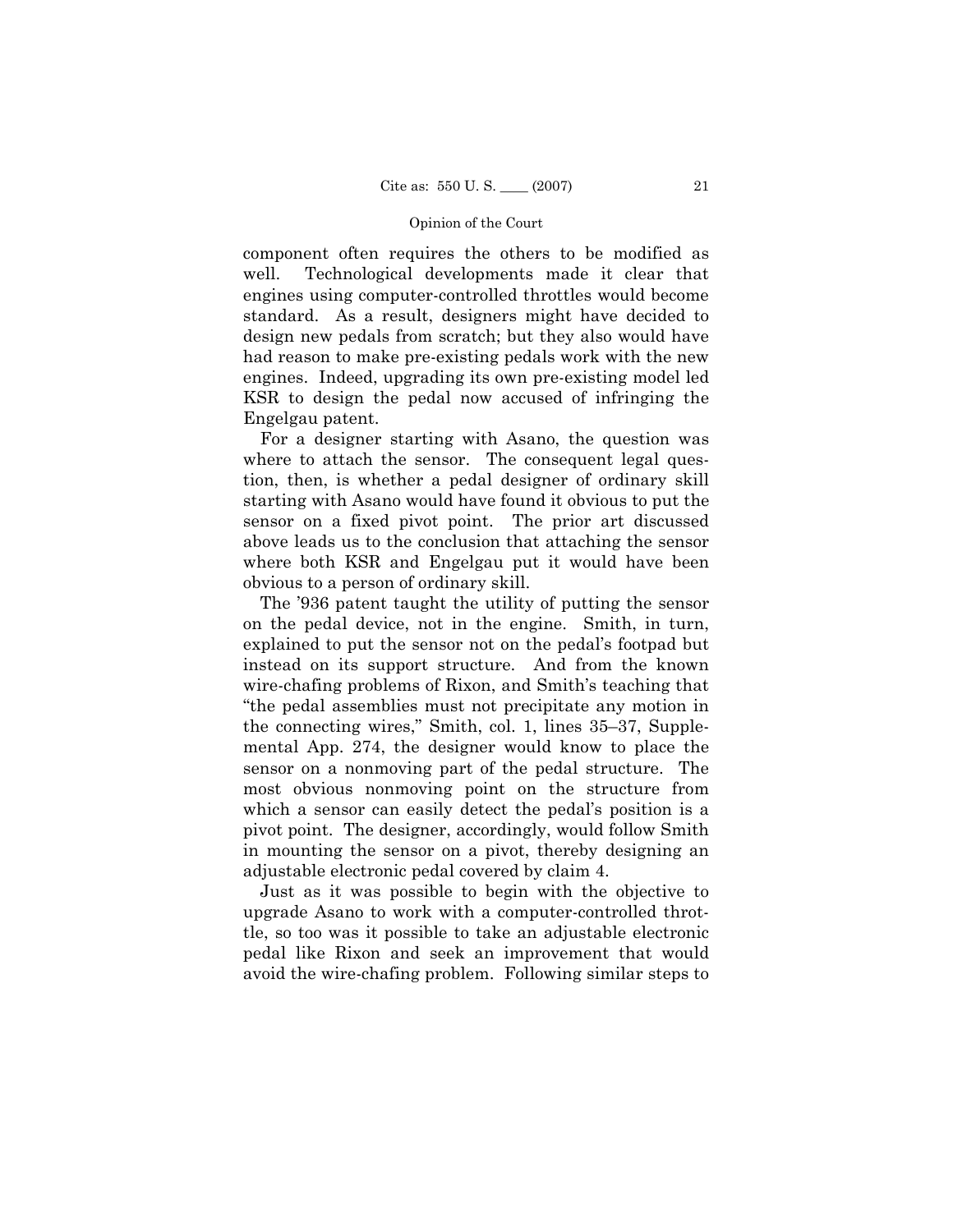those just explained, a designer would learn from Smith to avoid sensor movement and would come, thereby, to Asano because Asano disclosed an adjustable pedal with a fixed pivot.

 Teleflex indirectly argues that the prior art taught away from attaching a sensor to Asano because Asano in its view is bulky, complex, and expensive. The only evidence Teleflex marshals in support of this argument, however, is the Radcliffe declaration, which merely indicates that Asano would not have solved Engelgauís goal of making a small, simple, and inexpensive pedal. What the declaration does not indicate is that Asano was somehow so flawed that there was no reason to upgrade it, or pedals like it, to be compatible with modern engines. Indeed, Teleflex's own declarations refute this conclusion. Dr. Radcliffe states that Rixon suffered from the same bulk and complexity as did Asano. See *id.*, at 206. Teleflex's other expert, however, explained that Rixon was itself designed by adding a sensor to a pre-existing mechanical pedal. See *id.,* at 209. If Rixonís base pedal was not too flawed to upgrade, then Dr. Radcliffe's declaration does not show Asano was either. Teleflex may have made a plausible argument that Asano is inefficient as compared to Engelgauís preferred embodiment, but to judge Asano against Engelgau would be to engage in the very hindsight bias Teleflex rightly urges must be avoided. Accordingly, Teleflex has not shown anything in the prior art that taught away from the use of Asano.

 Like the District Court, finally, we conclude Teleflex has shown no secondary factors to dislodge the determination that claim 4 is obvious. Proper application of *Graham* and our other precedents to these facts therefore leads to the conclusion that claim 4 encompassed obvious subject matter. As a result, the claim fails to meet the requirement of  $§103$ .

We need not reach the question whether the failure to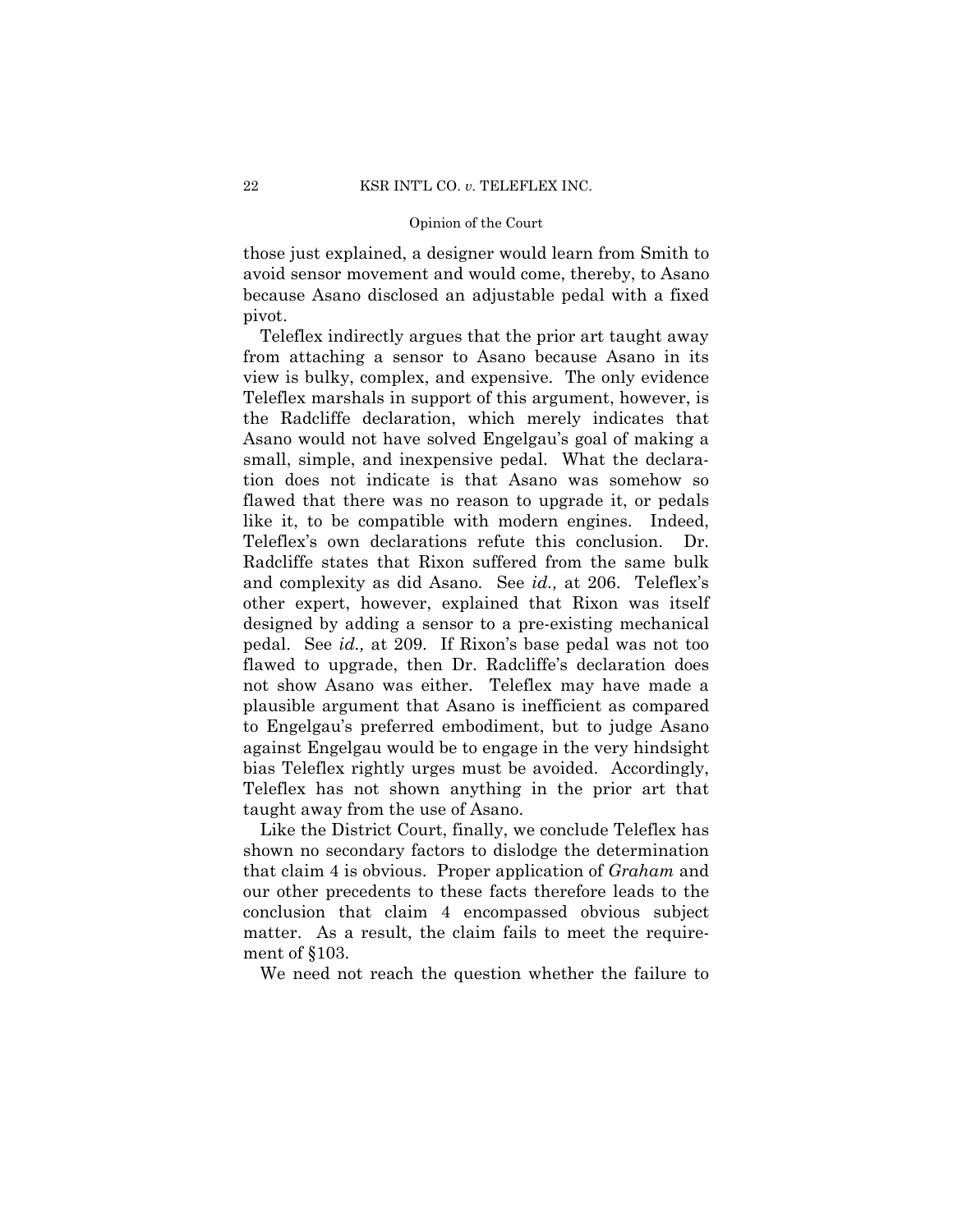disclose Asano during the prosecution of Engelgau voids the presumption of validity given to issued patents, for claim 4 is obvious despite the presumption. We nevertheless think it appropriate to note that the rationale underlying the presumption—that the PTO, in its expertise, has approved the claim—seems much diminished here.

#### IV

 A separate ground the Court of Appeals gave for reversing the order for summary judgment was the existence of a dispute over an issue of material fact. We disagree with the Court of Appeals on this point as well. To the extent the court understood the *Graham* approach to exclude the possibility of summary judgment when an expert provides a conclusory affidavit addressing the question of obviousness, it misunderstood the role expert testimony plays in the analysis. In considering summary judgment on that question the district court can and should take into account expert testimony, which may resolve or keep open certain questions of fact. That is not the end of the issue, however. The ultimate judgment of obviousness is a legal determination. *Graham*, 383 U. S., at 17. Where, as here, the content of the prior art, the scope of the patent claim, and the level of ordinary skill in the art are not in material dispute, and the obviousness of the claim is apparent in light of these factors, summary judgment is appropriate. Nothing in the declarations proffered by Teleflex prevented the District Court from reaching the careful conclusions underlying its order for summary judgment in this case.

# \* \* \*

 We build and create by bringing to the tangible and palpable reality around us new works based on instinct, simple logic, ordinary inferences, extraordinary ideas, and sometimes even genius. These advances, once part of our